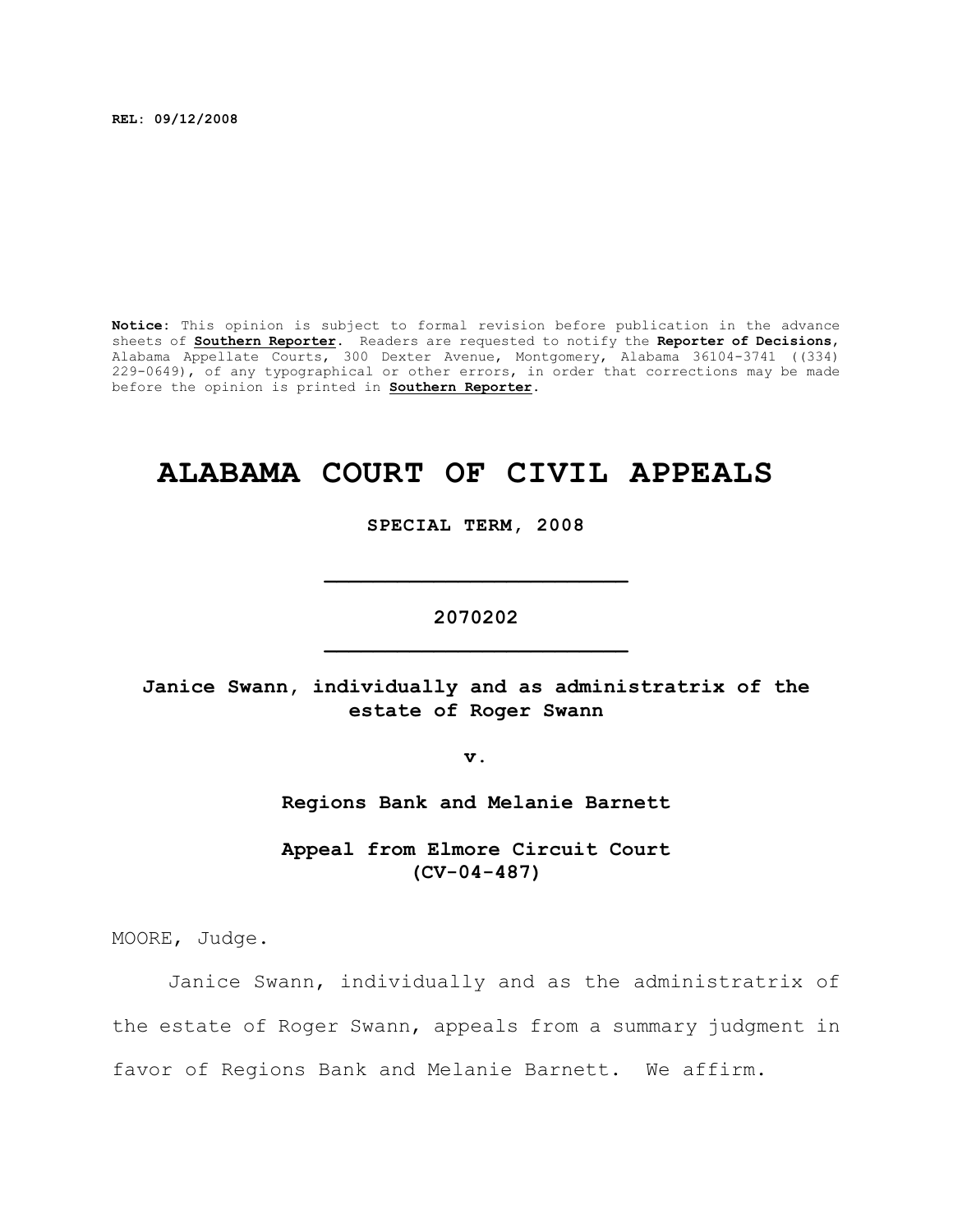#### Facts and Procedural History

The record reveals the following: On July 9, 2003, Roger and Janice Swann, husband and wife, entered into a construction contract with Ray Bonner Home Builders, L.L.C. Under that contract, Ray Bonner Home Builders agreed to construct a house for the Swanns on the Swanns' five-acre tract of property. Ray Bonner, the managing member of Ray Bonner Home Builders, then arranged for a construction loan for a "pre-sale" from Regions Bank; the "pre-sale" he referred to was the house he had agreed to construct for the Swanns. Ray Bonner obtained approval for the loan through Melanie Barnett, who was employed at that time by Regions Bank as a commercial loan officer. Regions Bank approved the loan as a business loan in the name of Ray Bonner Home Builders.

It is undisputed that Barnett knew at the time of the loan that Ray Bonner Home Builders was not a licensed builder. However, according to Barnett, Ray Bonner informed her that Kenneth E. Hooks Builders, L.L.C., was a licensed builder and would be serving as the general contractor for the project. Barnett discussed the situation with her supervisor, and they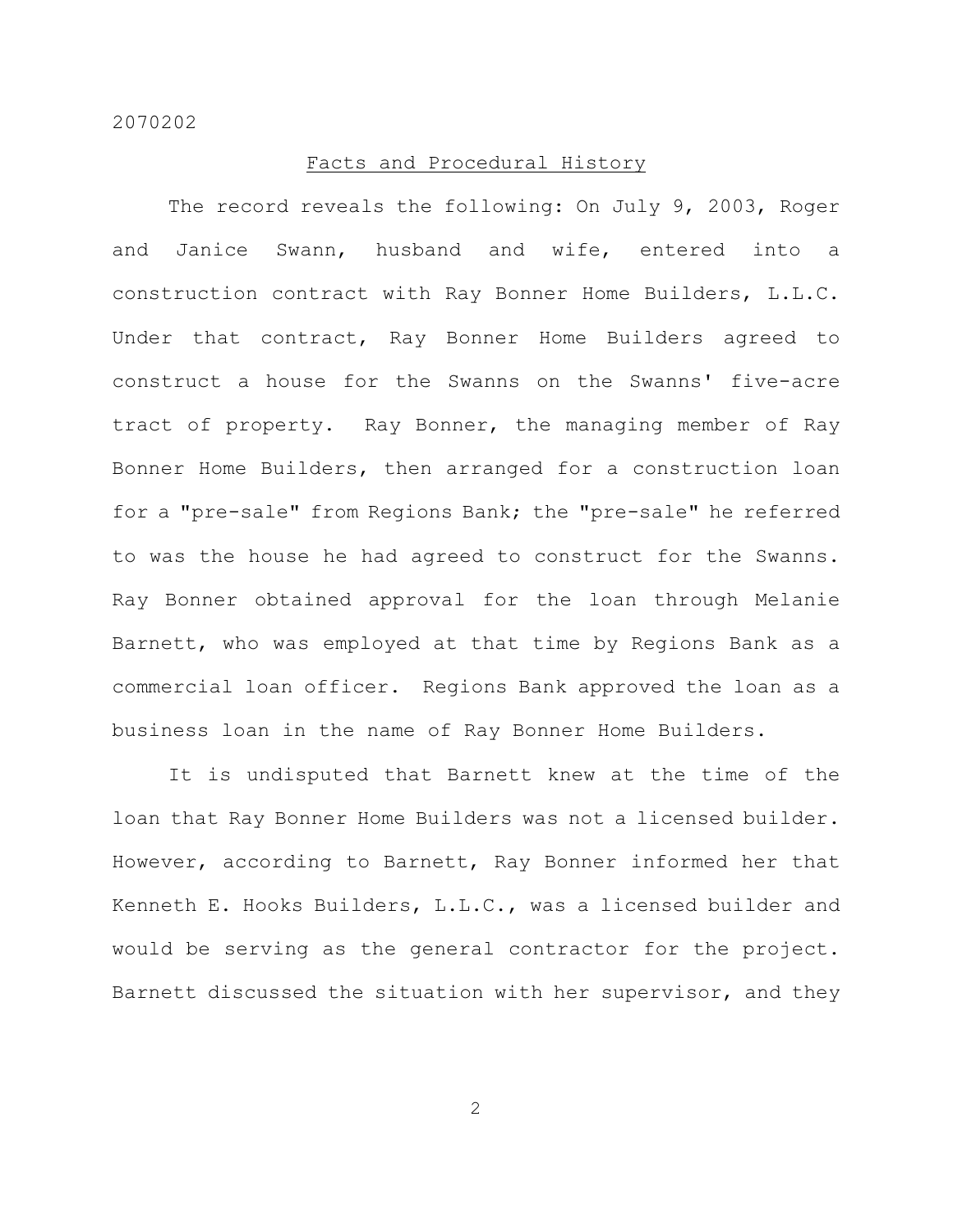concluded that the loan could be approved. Barnett arranged for the loan to be closed by Reli, Inc.

On August 1, 2003, Ray Bonner and the Swanns attended a closing of the construction loan at the offices of Reli, Inc. At that closing, Ray Bonner, on behalf of Ray Bonner Home Builders, executed a promissory note in favor of Regions Bank in exchange for the loan proceeds to finance the construction of the Swanns' house. On that same date, the Swanns conveyed by warranty deed two of their five acres to Ray Bonner Home Builders; Ray Bonner Home Builders then executed a mortgage in favor of Regions Bank against the two acres as collateral for the construction loan. The Swanns were not a party to the loan transaction between Ray Bonner Home Builders and Regions Bank.

Ray Bonner Home Builders began construction of the Swanns' house. Regions Bank, as the lender, exercised its right under the loan agreement to inspect the progress of the construction at various times. Regions Bank continued to make progress payments to Ray Bonner Home Builders under the loan agreement despite the fact that certain construction problems were noted. At one point, the Swanns attempted to intervene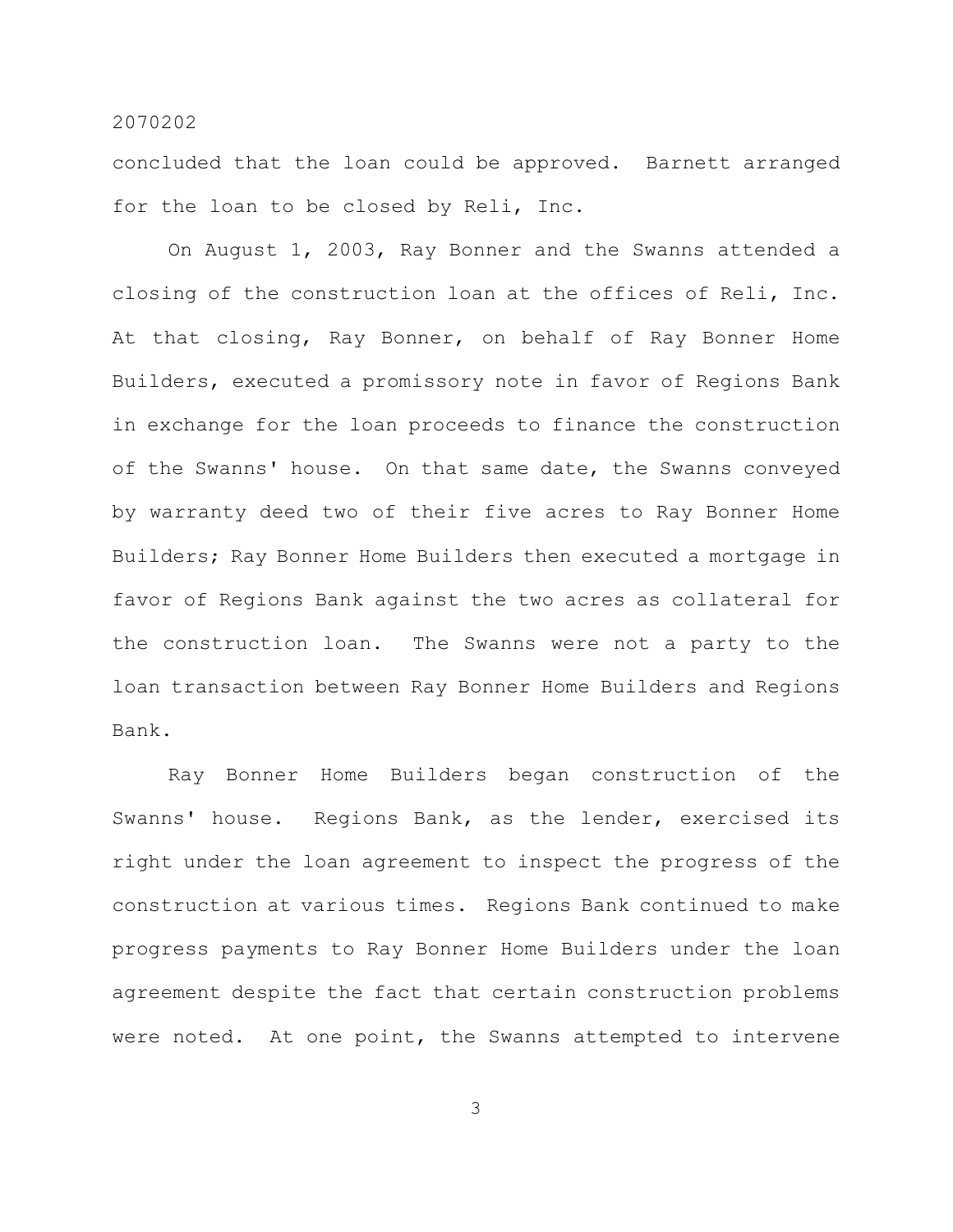with Regions Bank and requested to take over the project as the general contractor. However, Regions Bank informed the Swanns that it had no contractual relationship with them and that the Bank's contractual obligations, as the lender, were owed to Ray Bonner Home Builders, as the borrower. Ray Bonner Home Builders expended all the construction-loan proceeds before completing the house. The Swanns could not complete the construction of the house.

On October 7, 2004, the Swanns filed a complaint in the Elmore Circuit Court, naming as defendants Ray Bonner Home Builders; Kenneth E. Hooks Builders; Riley H. Bell, a plumber; and Kenneth L. Smith, a brick mason; both Bell and Smith had worked as subcontractors on the house. Regions Bank and Barnett were not identified as defendants in the complaint, although the Swanns included various fictitiously named defendants. In their original complaint, the Swanns asserted claims of negligent or wanton contracting, training, hiring, supervising, retaining and/or inspecting; breach of contract; wantonness; fraud arising out of the failure to construct the house properly and for the agreed-upon price; civil conspiracy; and unjust enrichment. All the claims asserted in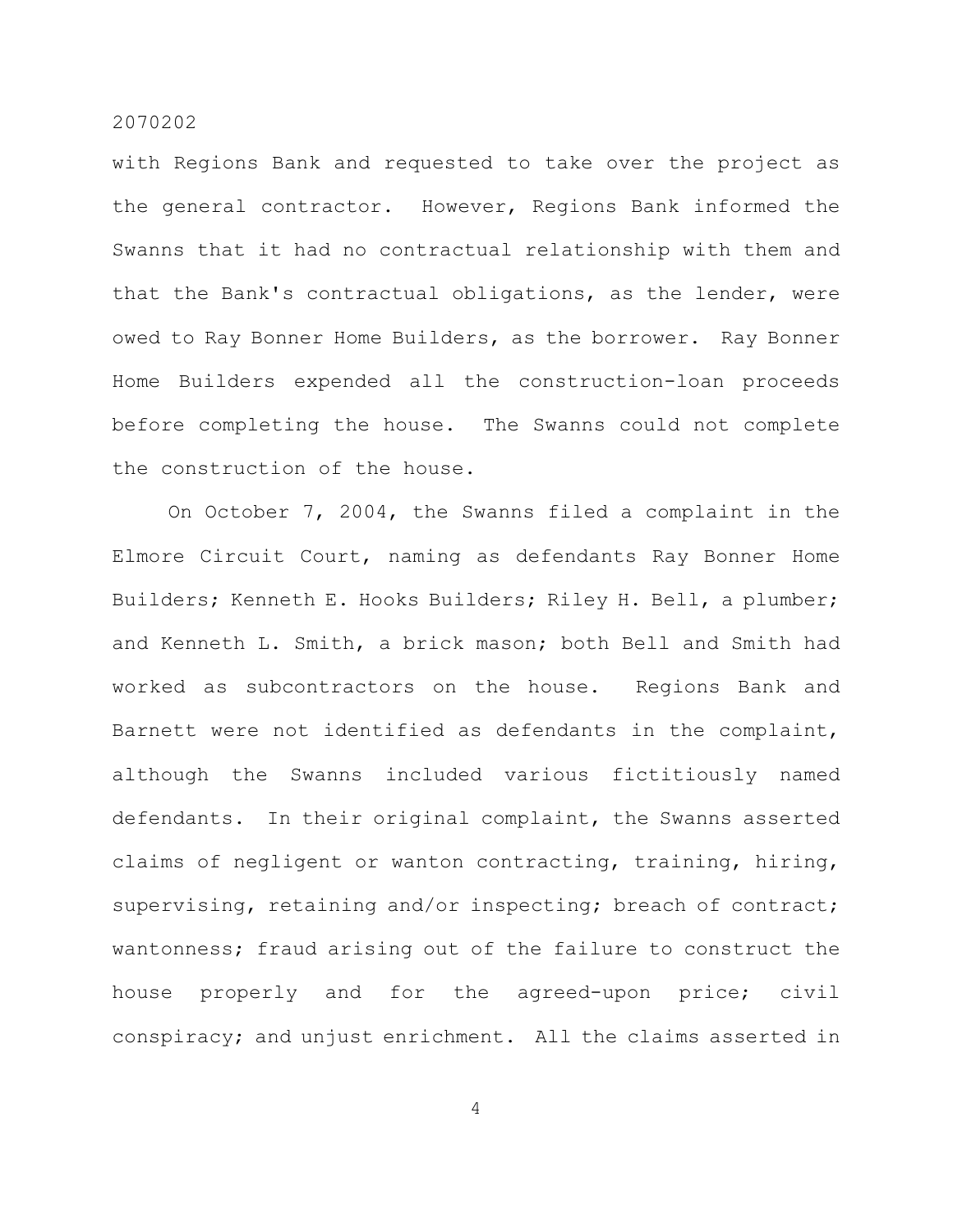the Swanns' original complaint related to improper construction of the house.

On May 10, 2005, the Swanns filed their first amended complaint, in which they substituted Regions Bank, Melanie Barnett, and Bill Renfroe for fictitiously named defendants. $^{\text{1}}$ The Swanns did not alter the substance of their claims in this amended complaint.

On May 23, 2005, Ray Bonner, the managing member of Ray Bonner Home Builders, filed a suggestion of bankruptcy, notifying the trial court that he had initiated a Chapter 7 bankruptcy proceeding in the United Stated Bankruptcy Court. On June 16, 2005, the trial court stayed all proceedings in the litigation as a result of Ray Bonner's pending bankruptcy petition. On September 23, 2005, the trial court was notified that Ray Bonner's debts had been discharged in bankruptcy on June 23, 2005. The Swanns' litigation then resumed. On June 1, 2006, the trial court granted a motion to dismiss filed by Ray Bonner Home Builders on the ground that all claims

<sup>&</sup>lt;sup>1</sup>All claims asserted against Renfroe were dismissed without prejudice on April 10, 2007.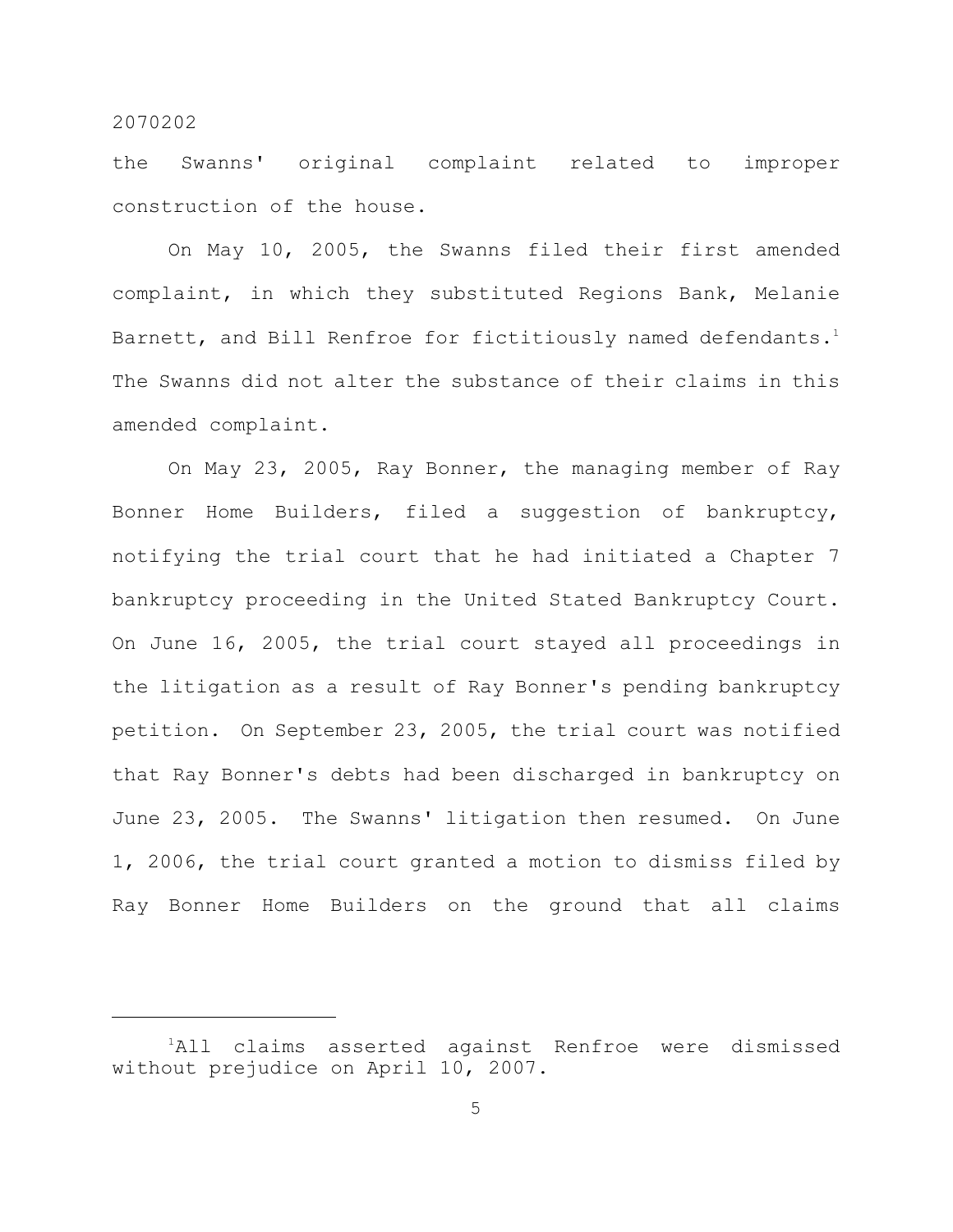asserted against it had been discharged in the bankruptcy proceeding.

Roger Swann died in 2005. $^2$  On January 26, 2007, a second amended complaint was filed, substituting Janice Swann, as the administratrix of the estate of Roger Swann, as a plaintiff. On April 2, 2007, a third amended complaint was filed.3 In this complaint, Janice modified her theories of recovery against Regions Bank and Barnett. Because of the posture of this case, we address only those claims asserted in the third amended complaint against Regions Bank and Barnett and only those claims challenged on appeal. 4

In count VIII of the third amended complaint, Janice alleged that Regions Bank and Barnett had been aware that Ray Bonner Home Builders was not a licensed home builder, as

 $2$ On August 29, 2005, a suggestion of death of Roger Swann was filed.

<sup>&</sup>lt;sup>3</sup>Although Regions Bank and Barnett moved to strike this complaint because it was filed without leave of court within 42 days of the trial date, the trial court ultimately allowed Janice's subsequent motion to amend. Therefore, the third amended complaint was deemed to be properly before the trial court.

Janice dismissed her claims against all other defendants 4 before filing this appeal. Therefore, the only remaining defendants are Regions Bank and Barnett.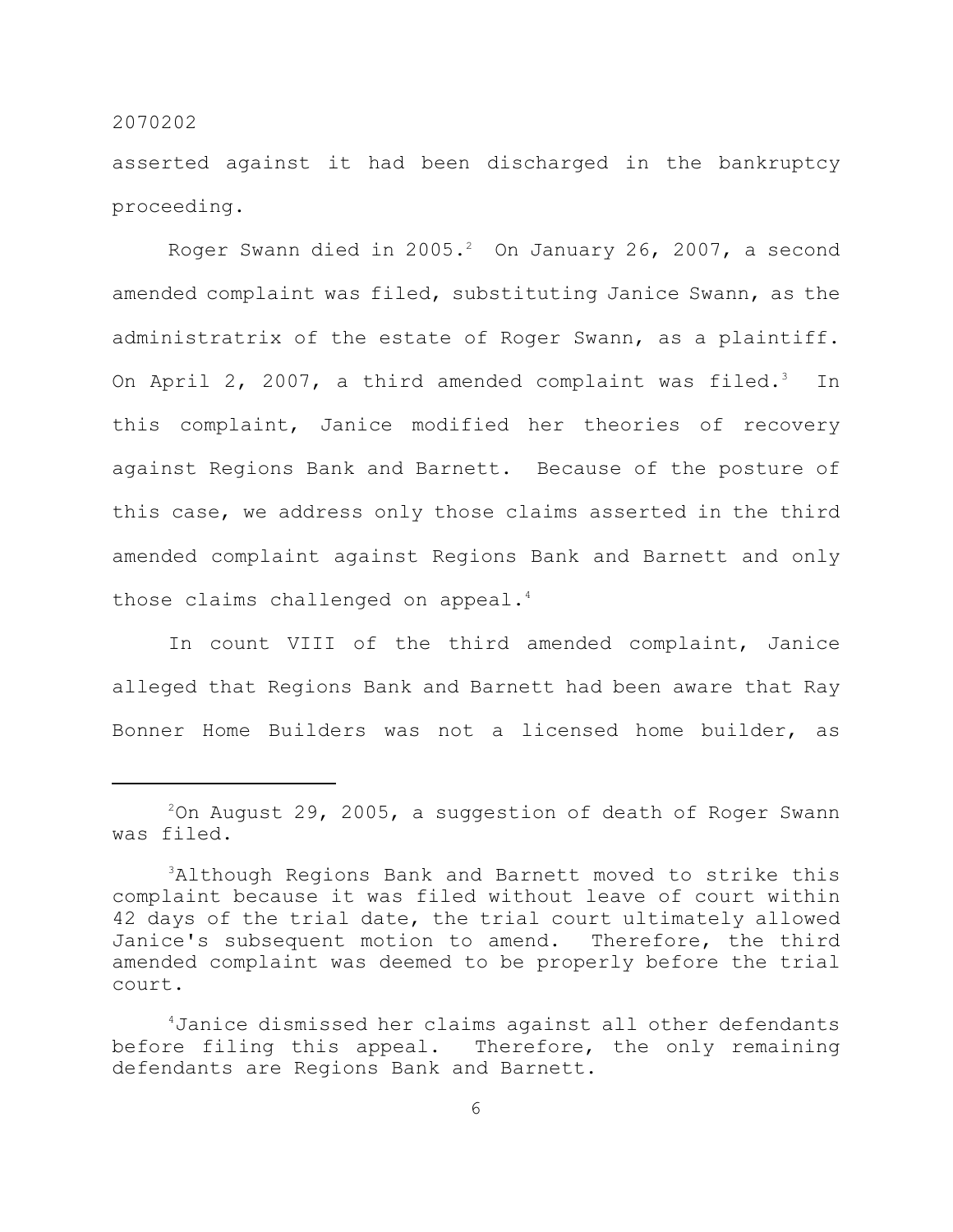required by Alabama law, that Regions Bank and Barnett had failed to disclose that information to the Swanns, that Ray Bonner Home Builders' nonlicensure was a material fact that Regions Bank and Barnett had had a duty to disclose, and that the suppression of that fact had induced the Swanns to act. In count XI, Janice alleged that Regions Bank and Barnett had facilitated Ray Bonner Home Builders' illegal contract with the Swanns in violation of §§ 34-14A-1 through 34-14A-17, Ala. Code 1975, and that, as a result, Regions Bank and Barnett were liable for a civil conspiracy. In count XII, Janice alleged that Roger Swann had sought advice in the financing and construction of the house from Regions Bank and that Regions Bank and Barnett had acted in a fiduciary capacity by undertaking to advise Roger Swann that Ray Bonner Home Builders "was a reputable homebuilder who did a lot of business with Regions Bank's construction loan financing department." Janice asserted that, as a result of Regions Bank and Barnett's actions, a fiduciary relationship had arisen, which Regions Bank and Barnett had breached.

On April 20, 2007, Regions Bank and Melanie Barnett filed a joint motion for a summary judgment. In support of that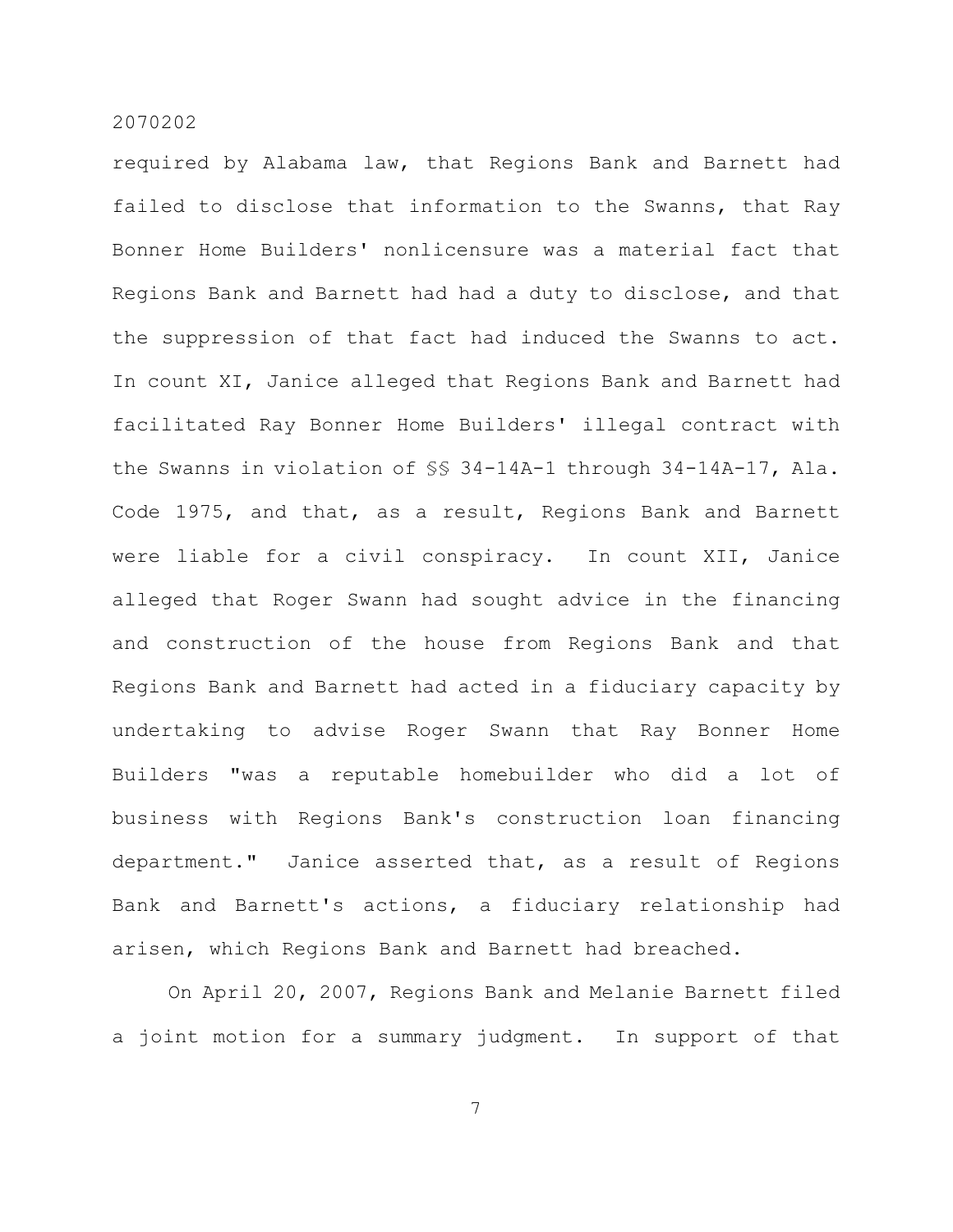motion, Regions Bank and Barnett relied on deposition excerpts from Janice, Barnett, and Spencer Knight, an employee of Regions Bank. Janice formally opposed that motion, but, on August 28, 2007, the trial entered a summary judgment in favor of Regions Bank and Barnett. The trial court did not state its grounds for entering the summary judgment. Janice filed a motion to reconsider; the trial court denied that motion. On October, 5, 2007, the trial court granted Janice's motion to voluntarily dismiss all remaining defendants. Janice timely appealed the summary judgment entered in favor of Regions Bank and Barnett to the Alabama Supreme Court; that court transferred the appeal to this court, pursuant to § 12- 2-7(6), Ala. Code 1975.

# Standard of Review

"'This Court's review of a summary judgment is de novo. Williams v. State Farm Mut. Auto. Ins. Co., 886 So. 2d 72, 74 (Ala. 2003). We apply the same standard of review as the trial court applied. Specifically, we must determine whether the movant has made a prima facie showing that no genuine issue of material fact exists and that the movant is entitled to a judgment as a matter of law. Rule 56(c), Ala. R. Civ. P.; Blue Cross & Blue Shield of Alabama v. Hodurski, 899 So. 2d 949, 952-53 (Ala. 2004). In making such a determination, we must review the evidence in the light most favorable to the nonmovant. Wilson v. Brown, 496 So. 2d 756, 758 (Ala. 1986). Once the movant makes a prima facie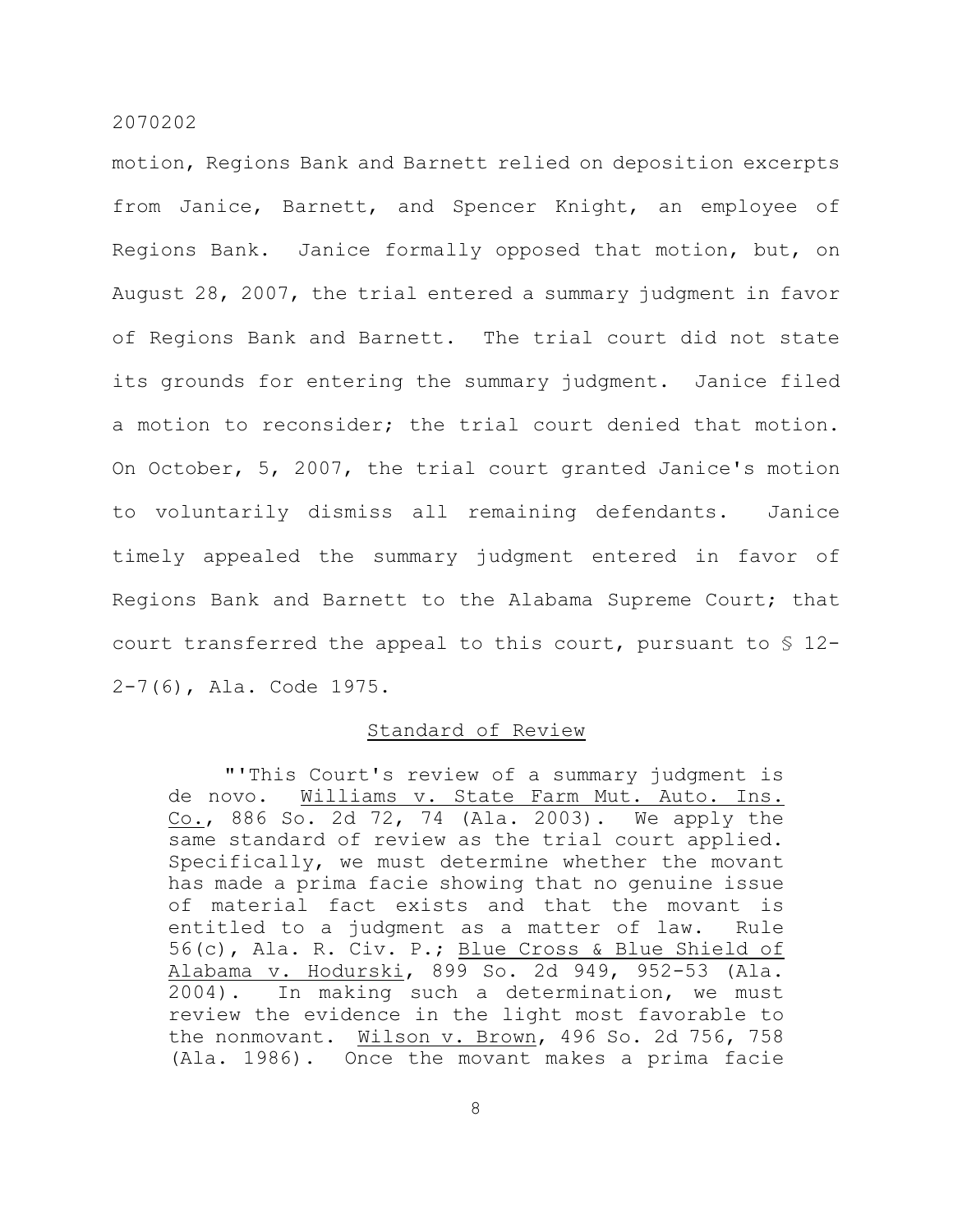showing that there is no genuine issue of material fact, the burden then shifts to the nonmovant to produce "substantial evidence" as to the existence of a genuine issue of material fact. Bass v. SouthTrust Bank of Baldwin County, 538 So. 2d 794, 797-98 (Ala. 1989); Ala. Code 1975, § 12-21-12.'"

Jones v. Alfa Mut. Ins. Co., [Ms. 1060179, June 13, 2008] \_\_\_ So. 2d . (Ala. 2008) (quoting Dow v. Alabama Democratic Party, 897 So. 2d 1035, 1038-39 (Ala. 2004)).

#### Analysis

On appeal, Janice asserts that Barnett and Regions Bank had a duty to disclose "material deficiencies in Ray Bonner's LLC's ability to construct a home"; that Regions Bank and Barnett breached a fiduciary duty owed to the Swanns; and that Regions Bank and Barnett are liable for a civil conspiracy. We address each of these issues in turn. Additionally, because it could be dispositive, we address as an initial matter another issue raised by Regions Bank and Barnett on appeal – that certain of the claims stated against them in the third amended complaint were time-barred because those claims did not relate back to the filing of the original complaint.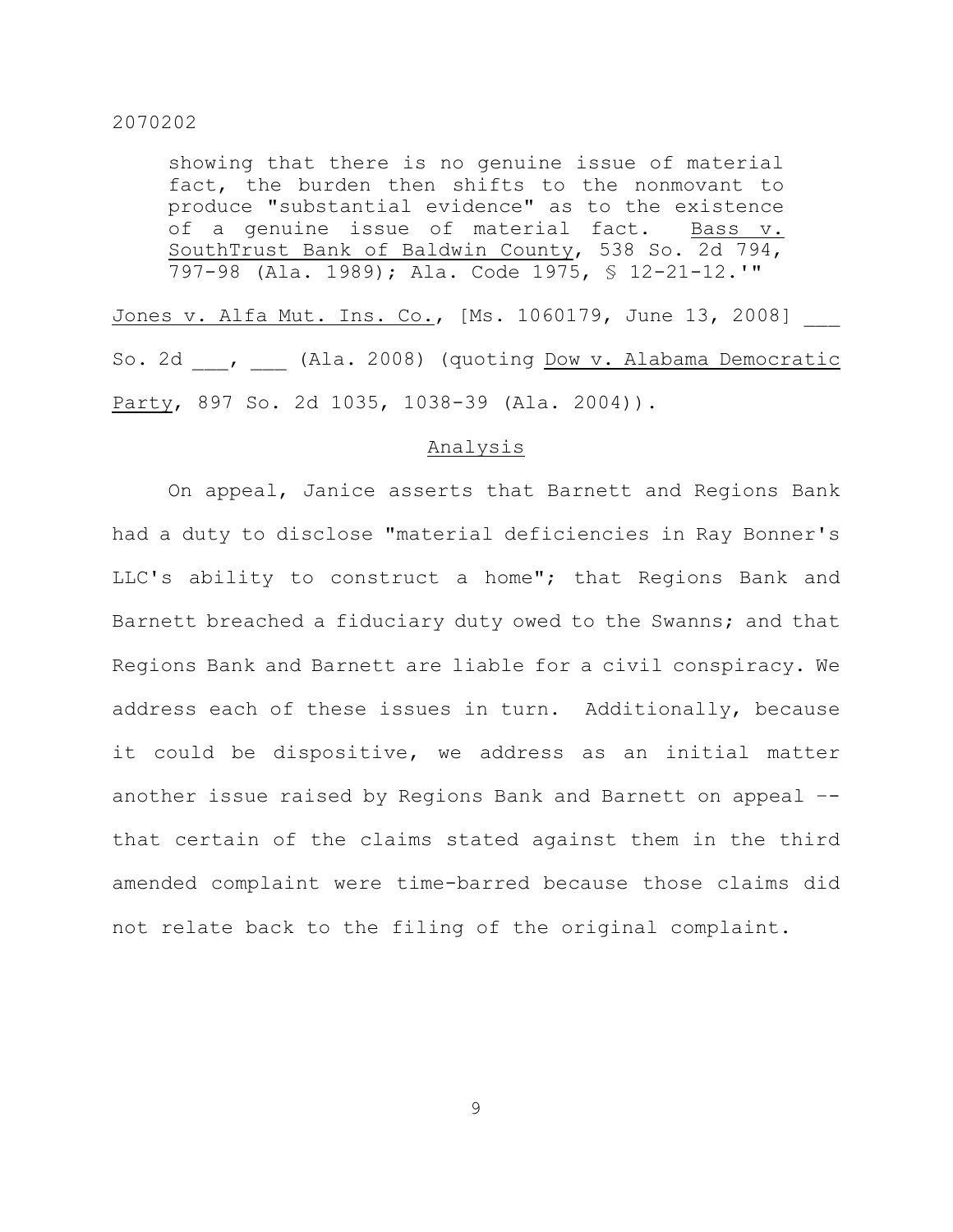# Whether the Claims Asserted in the Third Amended Complaint Related Back

In their summary-judgment motion, Regions Bank and Barnett argued that the "new" claims asserted against them in the third amended complaint, i.e., claims of fraudulent suppression, civil conspiracy, and breach of fiduciary duty, were time-barred because the relation-back doctrine did not apply to save those claims. Regions Bank and Barnett pointed out that those claims were governed by a two-year statute of limitations but that the third amended complaint had been filed some two and one-half years after the filing of the original complaint. Regions Bank and Barnett argued that the Swanns had not alleged facts made the basis of those claims in the original complaint and, therefore, that the "new" claims did not relate back to the filing of the original complaint; thus, they argued, the new claims were time-barred.

Relation back of claims is governed by Rule 15(c), Ala. R. Civ. P. That rule provides:

"(c) Relation Back of Amendments. An amendment of a pleading relates back to the date of the original pleading when

"....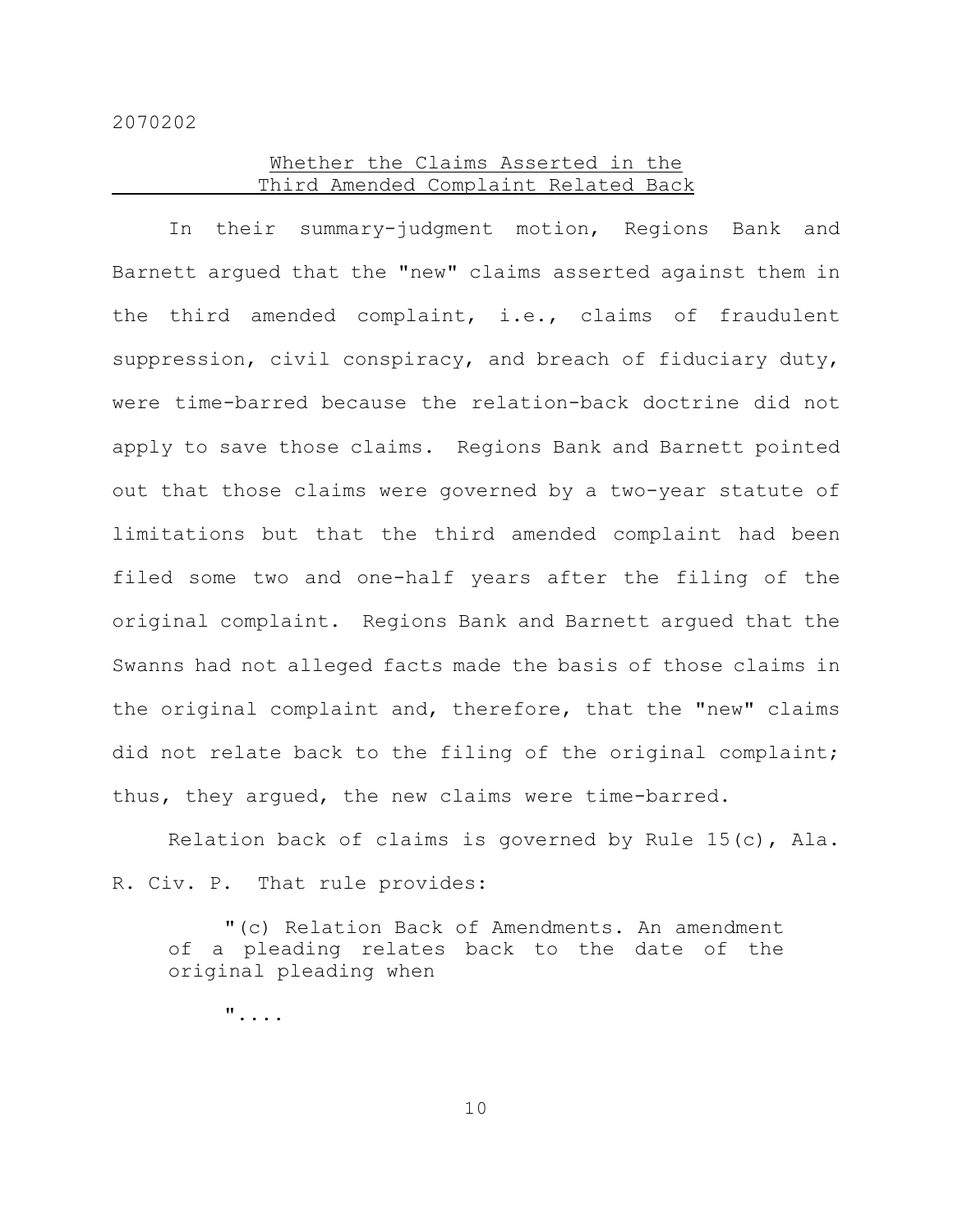"(2) the claim or defense asserted in the amended pleading arose out of the conduct, transaction, or occurrence set forth or attempted to be set forth in the original pleading, except as may be otherwise provided in Rule 13(c) for counterclaims maturing or acquired after pleading ...."

In Prior v. Cancer Surgery of Mobile, P.C., 959 So. 2d

1092 (Ala. 2006), the Alabama Supreme Court addressed the

relation-back doctrine:

"The Alabama Rules of Civil Procedure allow parties to amend their complaints. Rule 15(a), Ala. R. Civ. P. Even if otherwise barred by the applicable statute of limitations, an amendment to a complaint may be allowed if it 'arose out of the conduct, transaction, or occurrence set forth or attempted to be set forth in the original pleading ....' Rule 15(c)(2), Ala. R. Civ. P. However, if allowing the plaintiff to amend his or her complaint would prejudice the opposing party, the amendment should be denied. Ex parte Johnston-Tombigbee Furniture Mfg. Co., 937 So. 2d 1035 (Ala. 2005). ...

"An amended complaint relates back to the original complaint under Rule 15(c)(2), Ala. R. Civ. P., when '"the same substantial facts are pleaded merely in a different form."' Ex parte Johnston-Tombigbee Furniture, 937 So. 2d at 1038 (quoting Court of Civil Appeals' opinion in Johnston-Tombigbee Furniture Mfg. Co. v. Berry, 937 So. 2d 1029, 1032 (Ala. Civ. App. 2004), quoting other cases)."

959 So. 2d at 1095 (footnote omitted).

In Prior, supra, our supreme court determined that the amended complaint filed in that case did not relate back to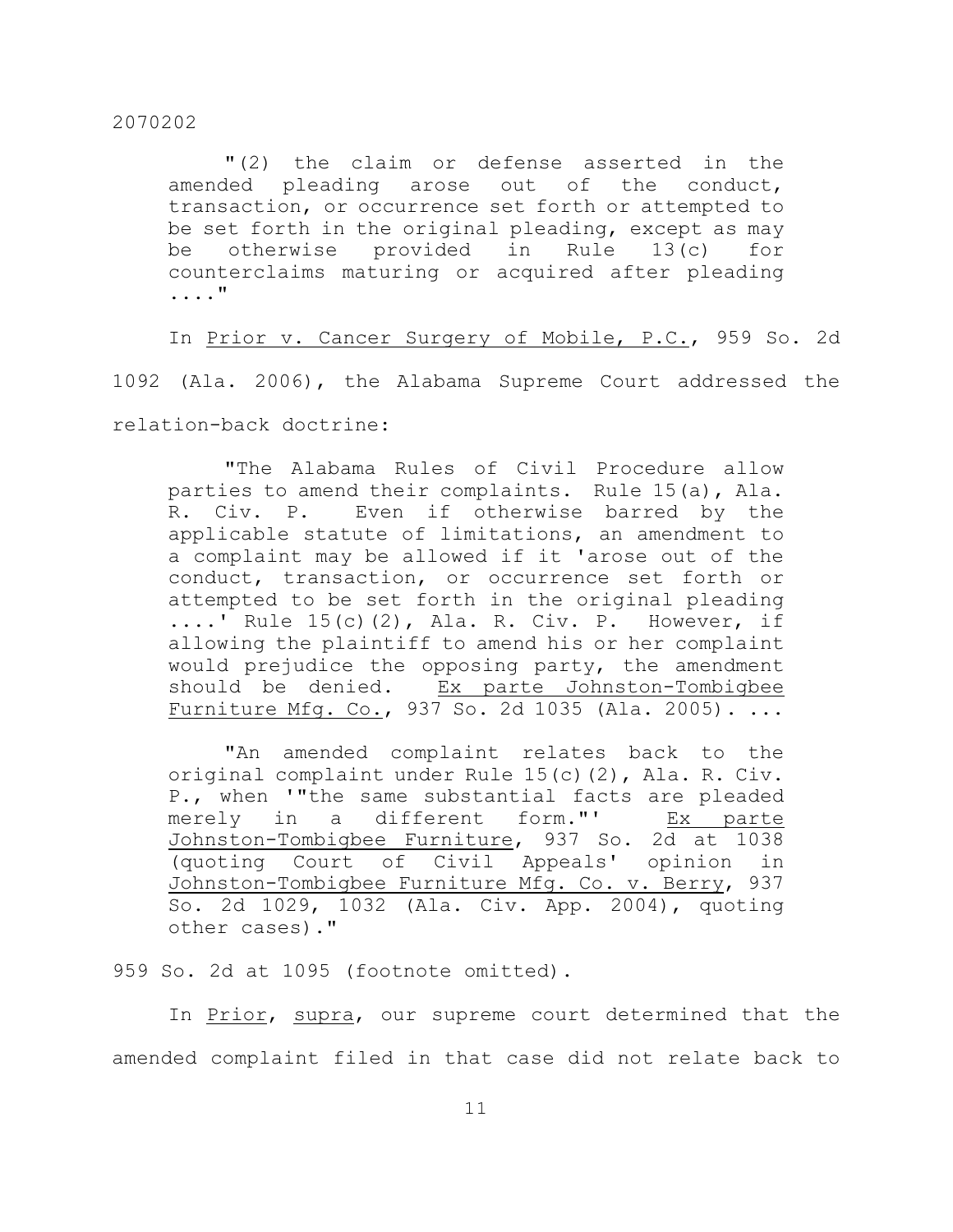the original complaint because the original complaint had sought to impose liability on one physician for his allegedly sub-standard care on a specified date and the amended complaint sought to impose liability upon another physician for his allegedly substandard care on another specified date. Thus, the acts of the two physicians were distinct and the dates of the alleged acts were distinct. The supreme court concluded that, as a result, the amended complaint could not relate back to the filing of the original complaint. 959 So. 2d at 1097.

In Sonnier v. Talley, 806 So. 2d 381 (Ala. 2001), the supreme court reached the opposite conclusion and allowed the amended complaint to relate back to the filing of the original complaint. In that case, Talley, the plaintiff, sued physicians and a hospital alleging general negligence and malpractice occurring in connection with her treatment for cancer and an unnecessary hysterectomy "during the period June 1990 through October 1991." Sonnier, 806 So. 2d at 383. Talley then filed an amended complaint alleging that the same defendants "had made misrepresentations of fact related to the surgery, the cancer, and her health during the period from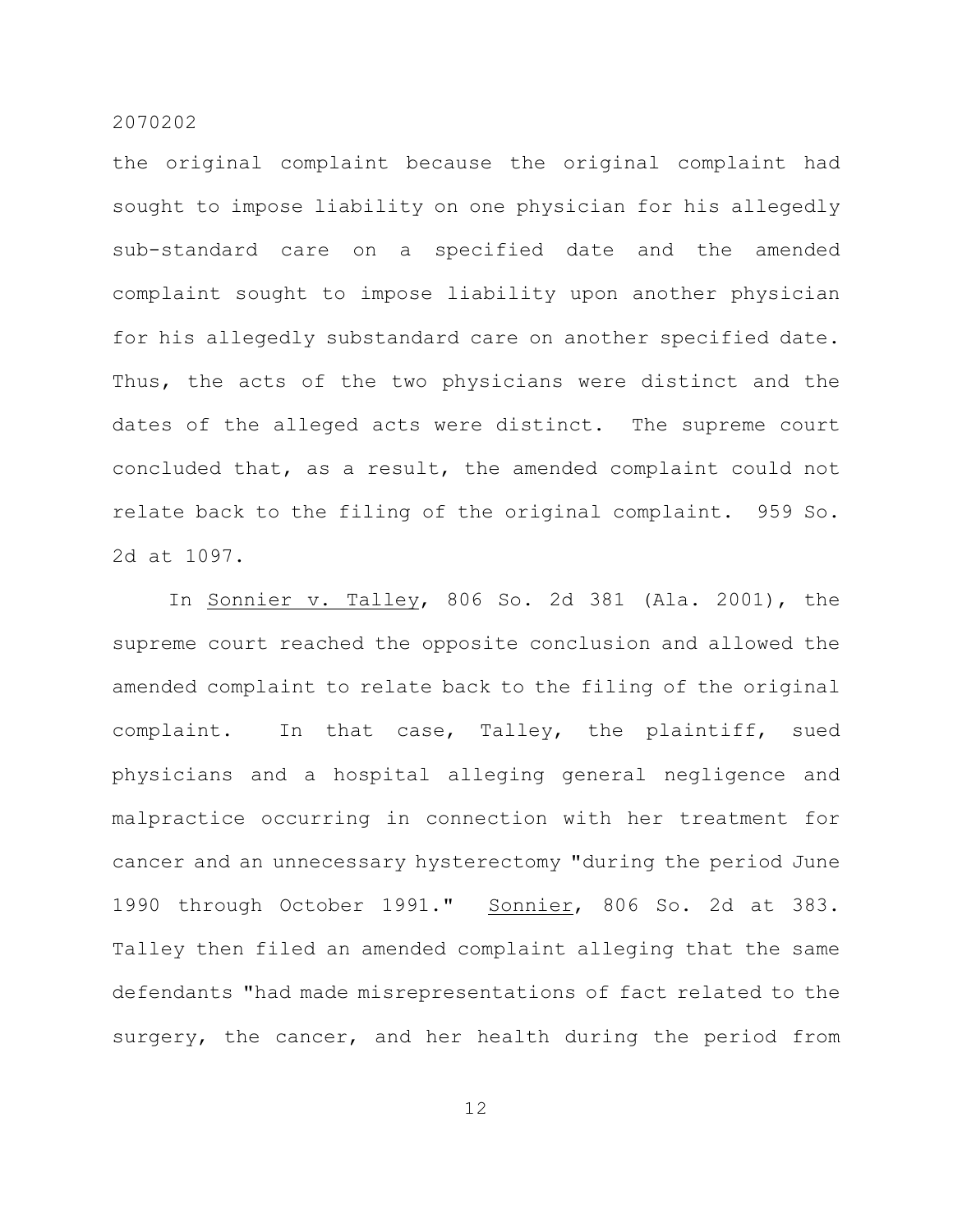June 1991 through October 1991." Id. The court held that Talley's amended complaint related back to her original complaint under Rule 15(c)(2). The court stated:

"Regarding Rule 15(c), this Court has quoted the following with approval:

"'"Rule 15(c) is based on the concept that a party who is notified of litigation concerning a given transaction or occurrence has been given all of the notice that statutes of limitation are intended to afford. Thus, if the original pleading gives fair notice of the general fact situation out of which the claim or defense arises, an amendment which merely makes more specific what has already been alleged, such as by specifying particular acts of negligence under a general allegation of negligence, or remedies a defective pleading, will relate back even though the statute of limitations has run in the interim. Similarly, while it is still the rule that an amendment which states an entirely new claim for relief based on different facts will not relate back, if the pleading sufficiently indicates the transaction or occurrence on which the claim or defense is based, amendments correcting specific factual details such as time and place, as well as other items, will relate back.

"'"The [Alabama Rules of Civil Procedure] have broadened the meaning of the concept of 'cause of action,' shifting the emphasis from a theory of law as to the cause of action, to the specified conduct of the defendant upon which the plaintiff relies to enforce his claim. And an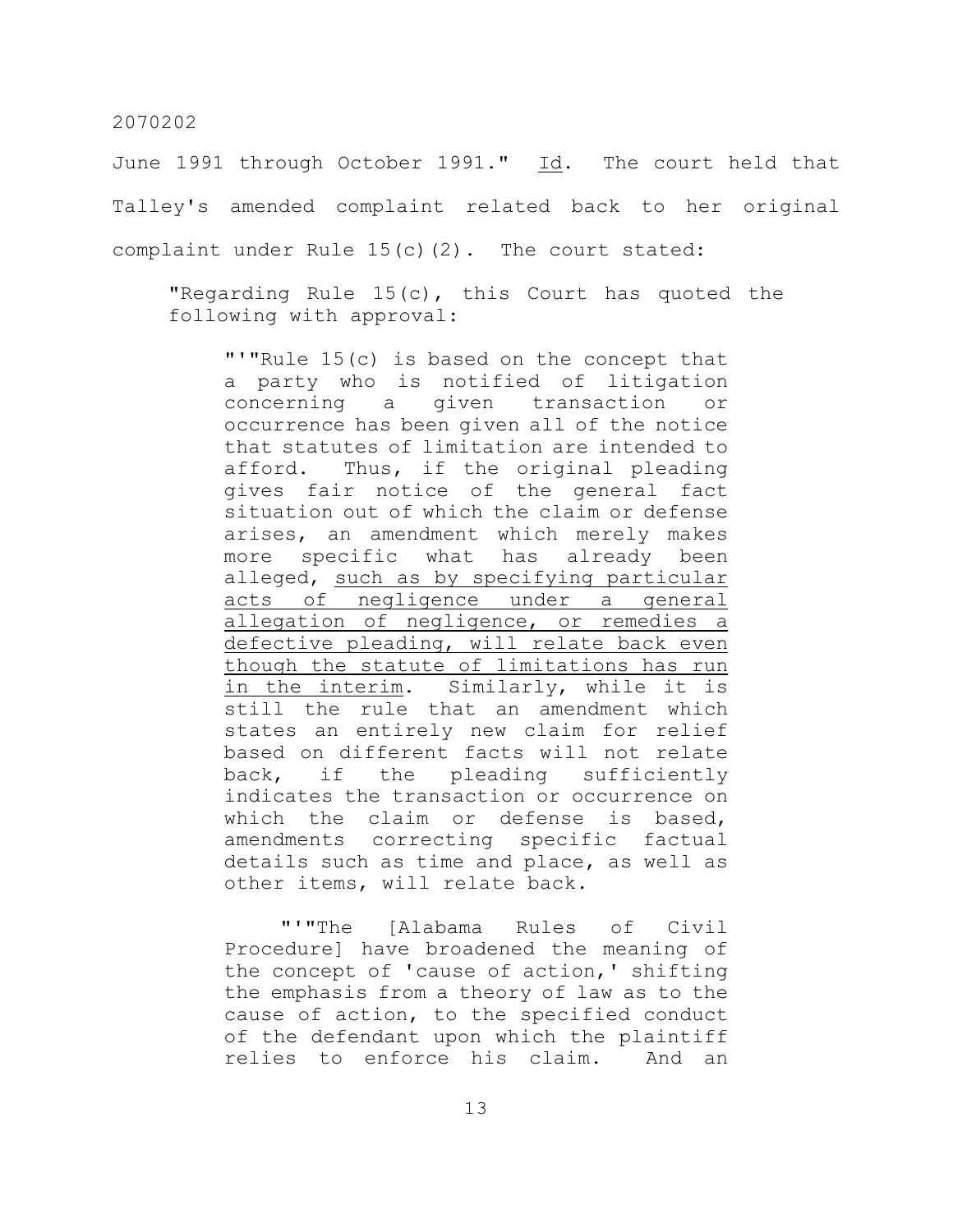amendment which changes only the legal theory of the action, or adds another claim arising out of the same transaction or occurrence, will relate back. Thus, an amendment will relate back which changes the theory of recovery as to the type of negligence claimed, or adds additional grounds of negligence, changes the theory of the action from one based on contract to one sounding in tort, changes a demand for equitable relief to one for legal relief, states a different fulfillment of conditions precedent, or increases the amount of damages claimed."'"

Sonnier, 806 So. 2d at 386-87 (quoting National Distillers & Chem. Corp. v. American Laubscher Corp., 338 So. 2d 1269, 1273-74 (Ala. 1976), quoting in turn 3 James W. Moore et al., Moore's Federal Practice and Procedure 115.15[3], pp. 1025-31 (1968 ed.)).

Thus, even though Talley's amended complaint alleged a new cause of action, the supreme court held that the amended complaint related back to Talley's original complaint because the claims asserted in the amended complaint were limited to the same period and to the same parties made the basis of Talley's original complaint. The supreme court also noted that Talley's original complaint had notified the defendants of claims arising from the same set of facts made the basis of the amended complaint. The supreme court stated that the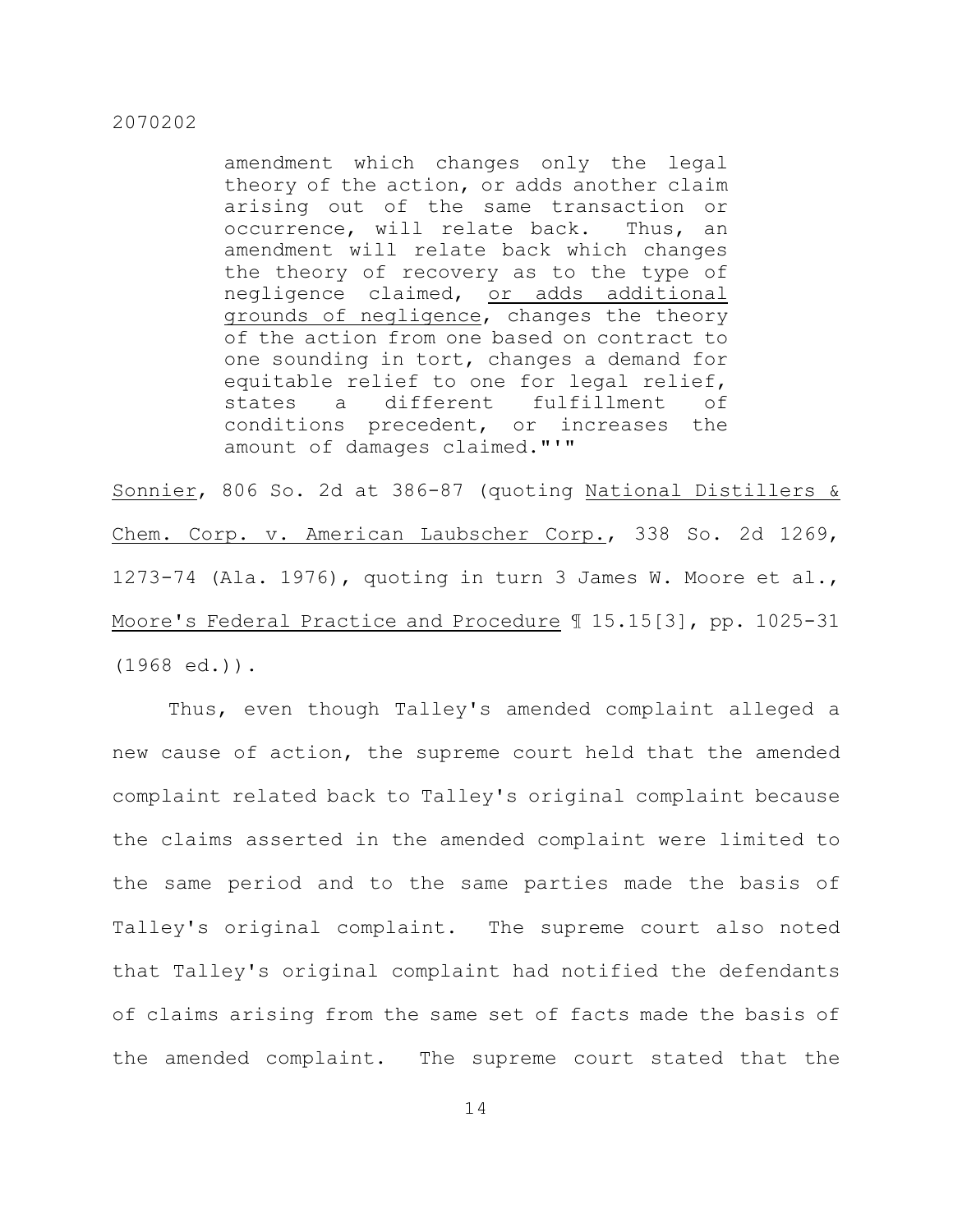amendment had "'"ma[de] more specific what ha[d] already been alleged."'" Sonnier, 806 So. 2d at 387 (quoting National Distillers & Chem. Corp., 338 So. 2d at 1273).

We conclude that the posture of this case is more closely aligned with Sonnier, supra, than with Prior, supra, and that the claims asserted against Regions Bank and Barnett in the third amended complaint relate back to the filing of the original complaint. The causes of action asserted against Regions Bank and Barnett in the third amended complaint relate to the same parties, the same transaction, and the same period made the basis of the claims asserted against Regions Bank and Barnett in the earlier complaints. Janice simply modified the theories of recovery against Regions Bank and Barnett by making more specific what had already been alleged. Because the previous complaints provided Regions Bank and Barnett with a sufficient factual basis from which they could reasonably anticipate the claims presented against them in the third amended complaint, we conclude that the new claims of fraudulent suppression, civil conspiracy, and breach of fiduciary duty relate back to the date of the original complaint. See Sonnier, supra; and Ex parte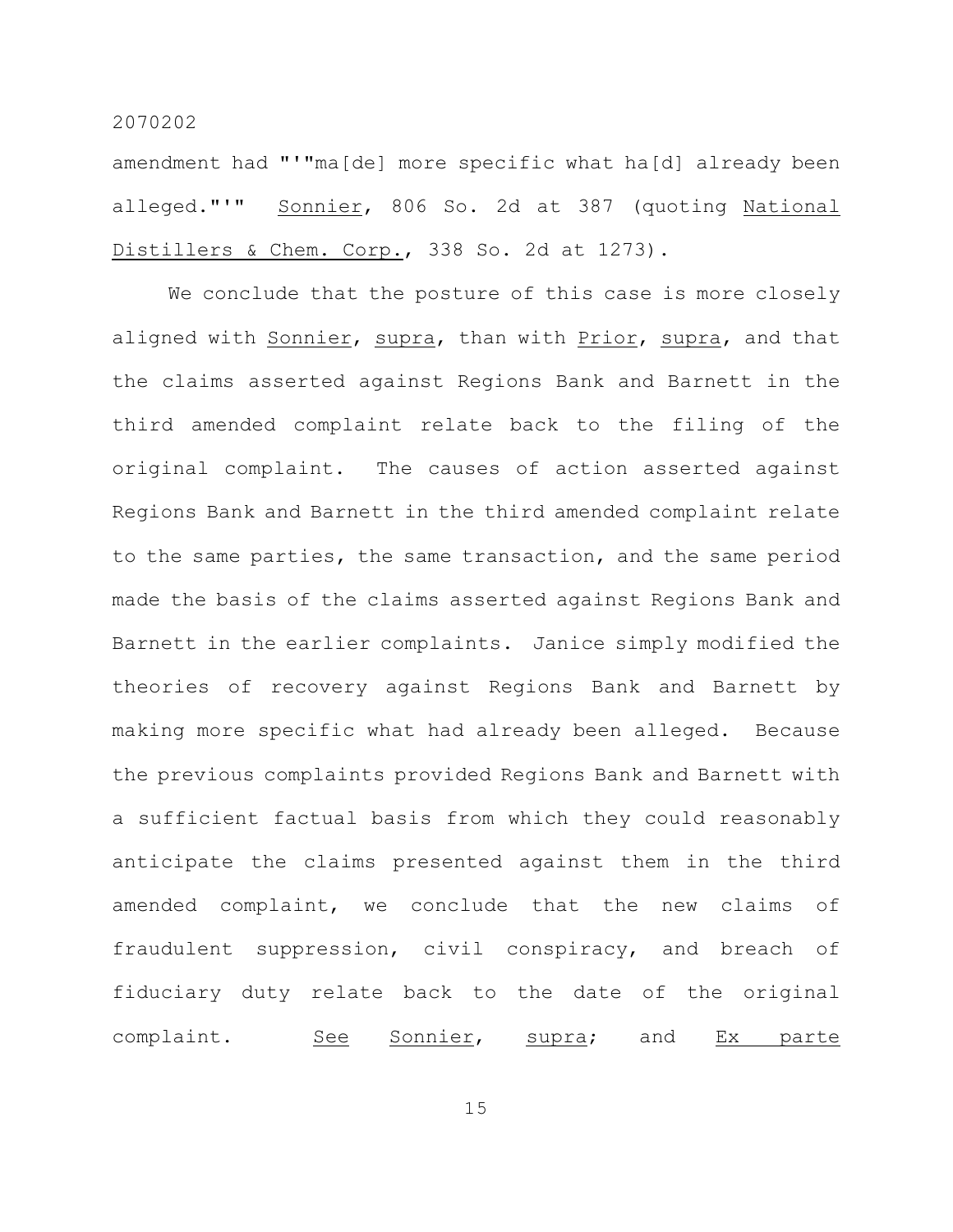Johnston-Tombigbee Furniture Mfg. Co., 937 So. 2d 1035, 1043 (Ala. 2005). Therefore, the new claims asserted in the third amended complaint are not time-barred.

# Whether Regions Bank and Barnett Had a Duty to Disclose or Owed a Fiduciary Duty to the Swanns

Janice asserts that Barnett and, thus, Regions Bank were obligated to disclose to the Swanns "Ray Bonner's LLC's professional and legal deficiencies." (Appellant's brief at 28.) We interpret this argument to refer to the fact that Ray Bonner Home Builders was an unlicensed builder, pursuant to the Alabama Home Builders Licensure Act. Ala. Code 1975, § 34A-14A-1 et seq. This alleged duty to disclose presumably is asserted in support of Janice's fraudulent-suppression claim, asserted in her third amended complaint.

"The question whether a party had a duty to disclose is a question of law to be determined by the trial court." Barnett v. Funding Plus of America, Inc., 740 So. 2d 1069, 1074 (Ala. 1999). In State Farm Fire & Casualty Co. v. Owen, 729 So. 2d 834, 842-43 (Ala. 1998), our supreme court set forth the factors that must be considered in determining whether a duty to disclose exists: (1) the relationship of the parties; (2) the relative knowledge of the parties; (3) the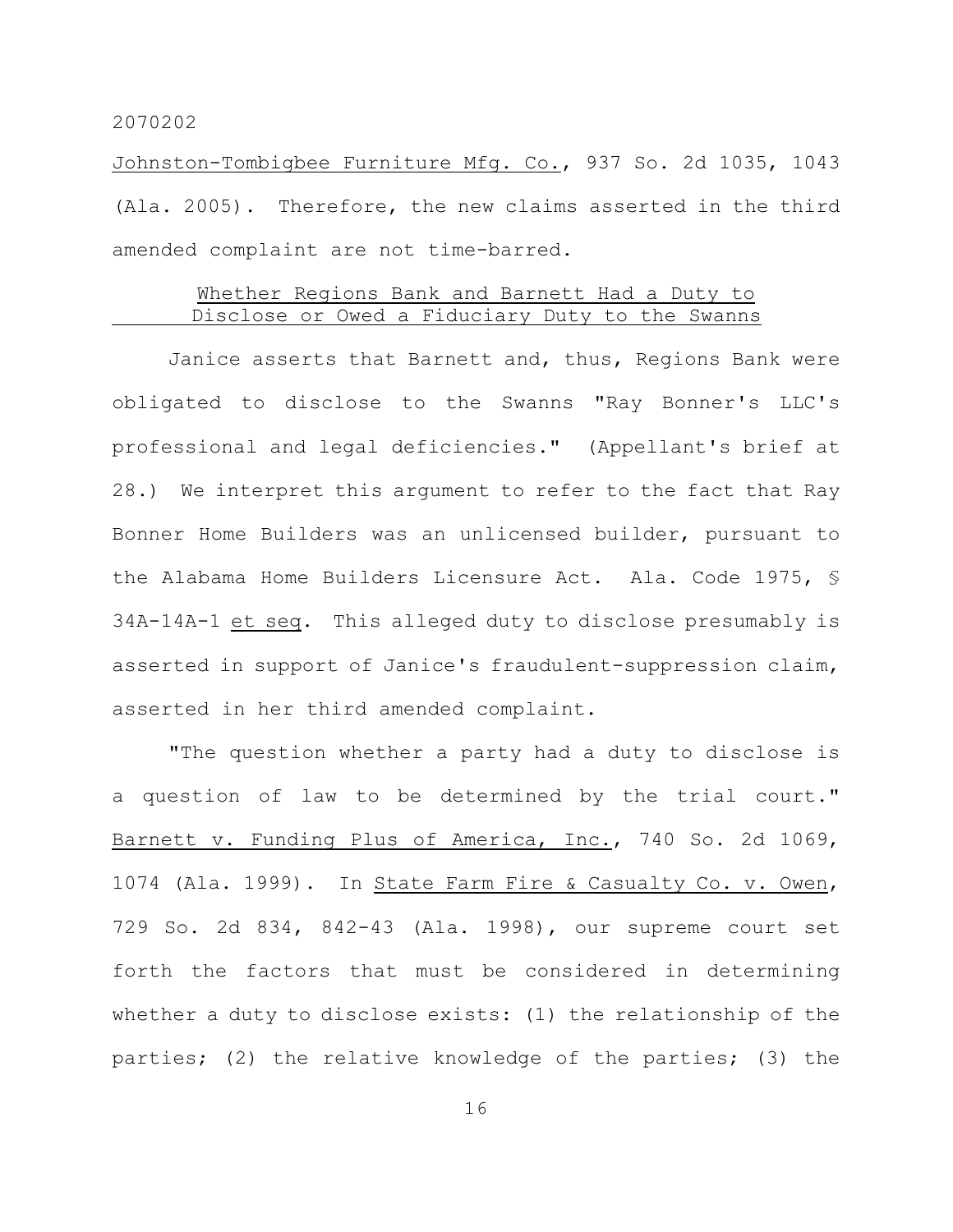value of the particular fact; (4) the plaintiffs' opportunity to ascertain the fact; (5) the customs of the trade; and (6) other relevant circumstances. See also Armstrong Bus. Servs., Inc. v. AmSouth Bank, 817 So. 2d 665 (Ala. 2001).

"A duty to communicate can arise from a confidential relationship between the plaintiff and the defendant, from the particular circumstances of the case, or from a request for information, but mere silence in the absence of duty to disclose is not fraudulent. ...

 $\mathbf{w}_{1,1,2,3}$ 

"This Court has stated that whether one has a duty to speak depends upon a fiduciary, or other, relationship of the parties, the value of the particular fact, the relative knowledge of the parties, and other circumstances of the case. ... When the parties to a transaction deal with each other at arm's length, with no confidential relationship, no obligation to disclose information arises when the information is not requested."

Mason v. Chrysler Corp., 653 So. 2d 951, 954-55 (Ala. 1995).

We conclude that the present case is most appropriately governed by the rationale in Ex parte Farmers Exchange Bank, 783 So. 2d 24 (Ala. 2000), in which the Alabama Supreme Court held that an even closer business relationship between a bank and its customer was not sufficient to give rise to a duty to disclose. In Ex parte Farmers Exchange Bank, Cole, the plaintiff and the purchaser of residential property, sought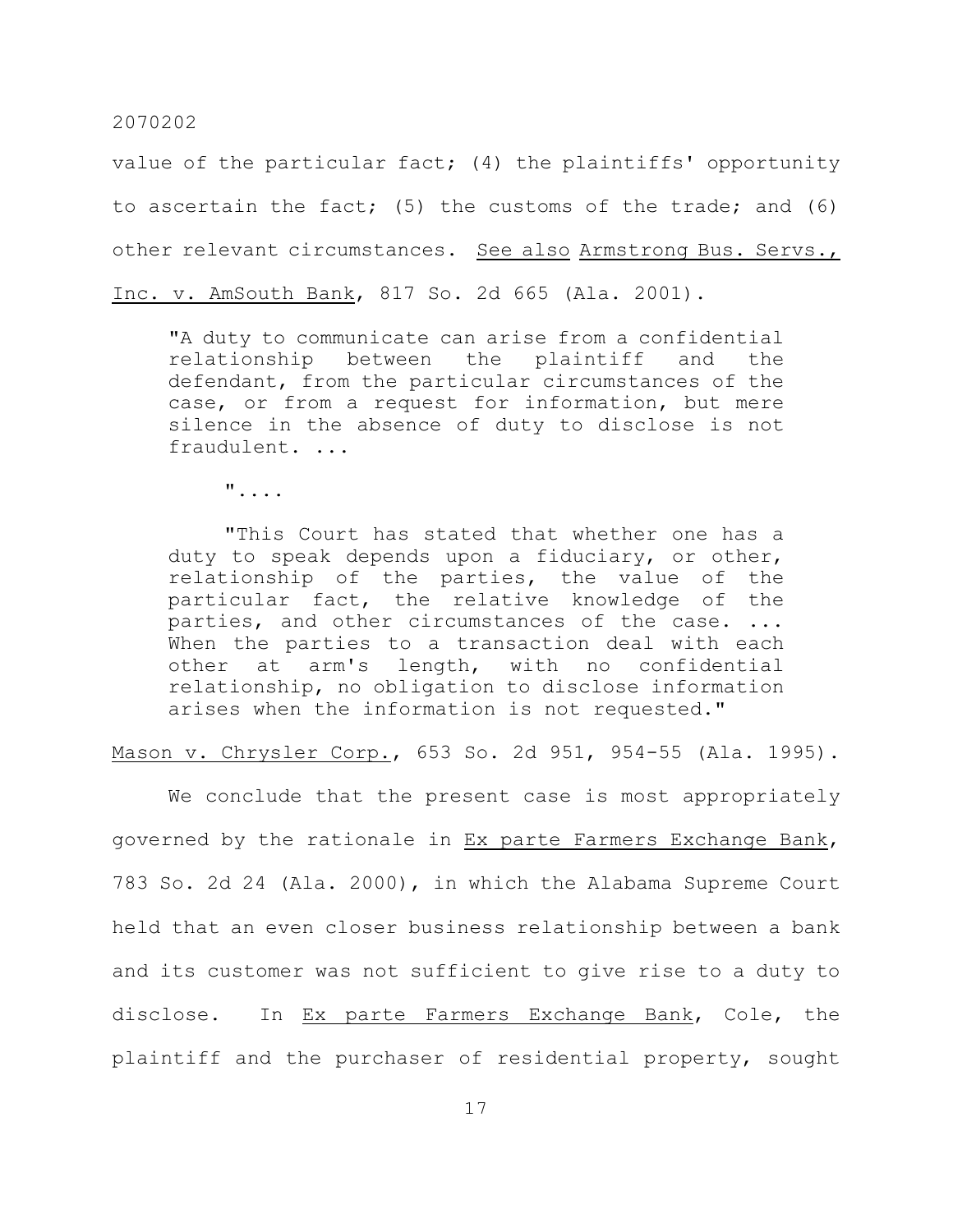financing for that property from the bank. Id. at 26. In connection with the financing process, a termite inspection was conducted. That inspection revealed an active termite infestation. The inspection report was forwarded to the bank before the closing, and, thus, the bank was presumed to have knowledge of the contents of that report. Id. After the closing and after taking possession of the property, Cole discovered the termite infestation. Id. at 27.

Cole sued the bank, alleging that the bank had not told her the results of the inspection and that the inspection report had not been presented to her at the closing, as the seller of the property had been required to do. Cole alleged that the house had been inspected for termites; that the bank knew or should have known that the house had termites and/or that it had termite damage; and that the bank had proceeded to provide Cole financing to purchase the house, without informing her of the results of the termite inspection. Id. at 26. Cole further alleged that the bank had "'caused, permitted, condoned, or allowed ... fraud to be perpetrated upon'" her. Id. However, it was undisputed that Cole had not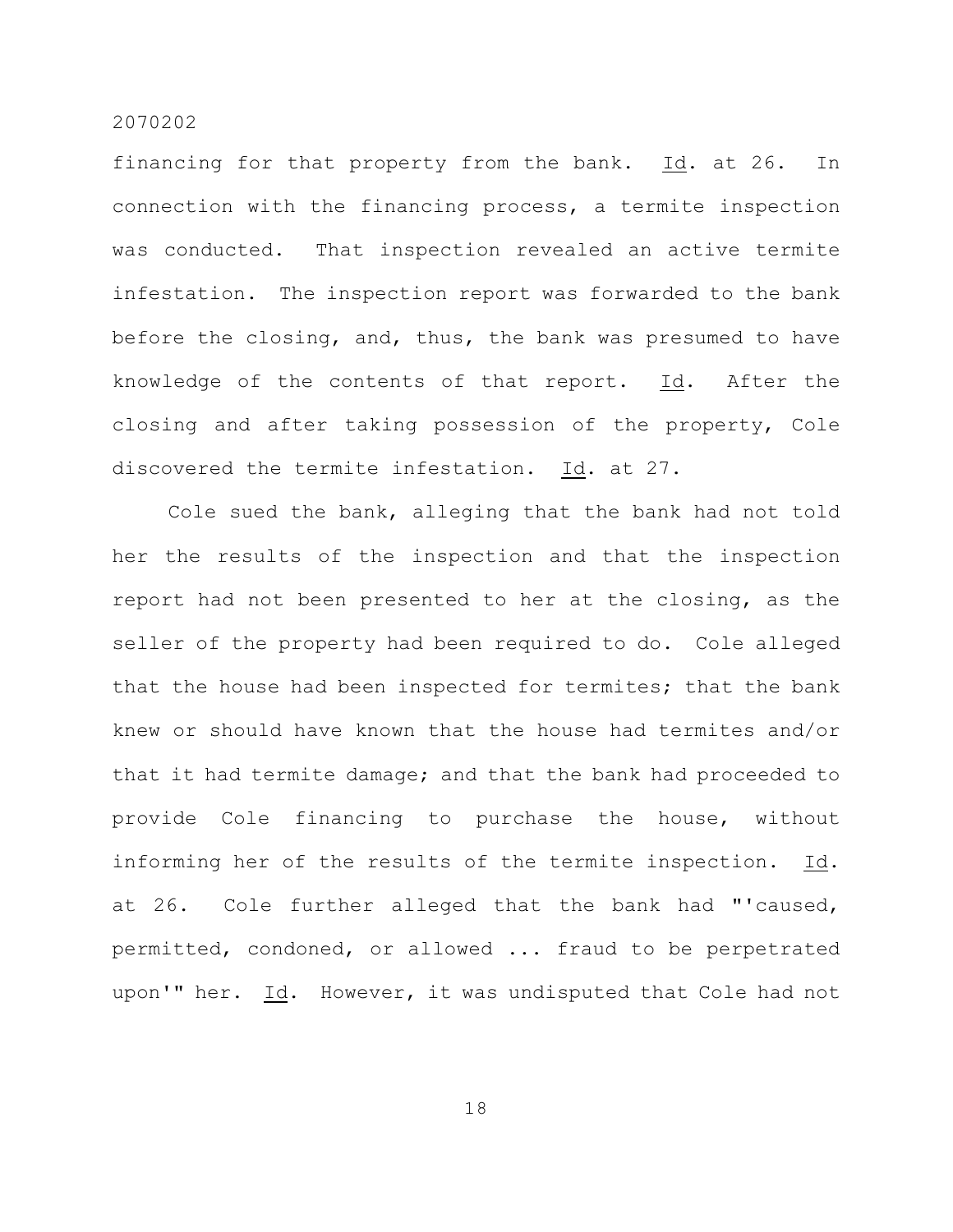inquired of the bank whether the house had termites or whether it knew the results of the inspection. Id. at 26-27.

The trial court entered a summary judgment in favor of the bank, holding that the bank had no duty to disclose to Cole, its customer, the existence of deficiencies in the property it was financing for her. Id. at 27. On appeal, the Alabama Supreme Court affirmed. In affirming the summary judgment, our supreme court stated:

"The question at issue in this case revolves around the second element of fraudulent suppression - specifically, it is whether the Bank had a duty to disclose to Cole the termite damage indicated by Copter Pest Control's report. The existence of a duty is a question of law to be determined by the trial court. State Farm Fire & Cas. Co. v. Owens, 729 So. 2d 834 (Ala. 1999). A duty to disclose can arise either from a confidential relationship with the plaintiff or from the particular circumstances of the case. Ala. Code 1975, § 6-5-102; Ex parte Ford Motor Credit Co., 717 So. 2d 781, 785 (Ala. 1997). This Court has stated that the only circumstance under which a lender who is merely providing financing for the sale of some item can have a duty to disclose information related to the condition of that item is if the plaintiff makes a specific request of the lender for that information. See Ex parte Ford Motor Credit Co., 717 So. 2d at 785-87."

783 So. 2d at 27.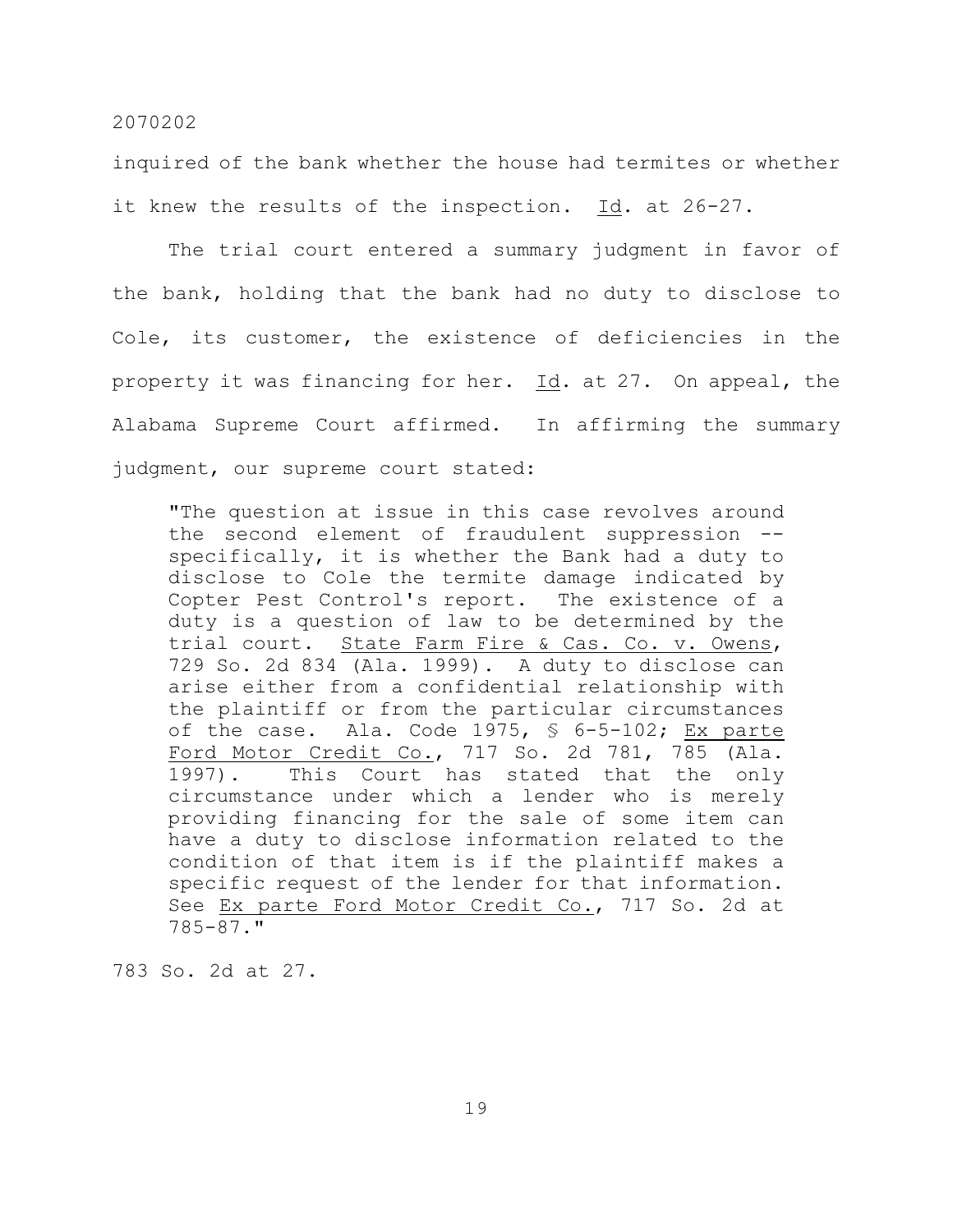The court continued:

"Cole made no specific request to the Bank that a termite bond be presented to her before closing. This distinguishes this case from Soniat [v. Johnson-Rast & Hays, 626 So. 2d 1256 (Ala. 1993)]. The sales contract between Miller [the seller] and Cole provided that at the closing Miller would provide Cole with a termite-inspection report. It is without dispute that the termite report was given to the Bank for the sole purpose of allowing the Bank to record the amount of the inspection fee on the appropriate HUD report.

"With Soniat clarified, we address the question whether the Bank had a duty to disclose to Cole information concerning termite damage -- a duty arising either from their relationship or from other circumstances surrounding the transaction in which they were both involved.

"In Lee v. United Federal Savings & Loan Ass'n, 466 So. 2d 131 (Ala. 1985), this Court dealt with the issue whether a lending institution could be held liable for fraud that might have occurred in a transaction in which it was merely providing financing. We held:

"'[T]he mere lending of money on a house by a financial institution, albeit one with knowledge of deficiencies in the house, does not create a confidential relationship, or other circumstances imposing a duty to disclose information at the lender's disposal.'

"466 So. 2d at 134. (Emphasis added.) As we have already stated, the Bank's single role was to provide financing to Cole. This Court in Lee made it clear that a lender in this kind of situation has no duty arising from the relationship between it and the borrower to inform the borrower of any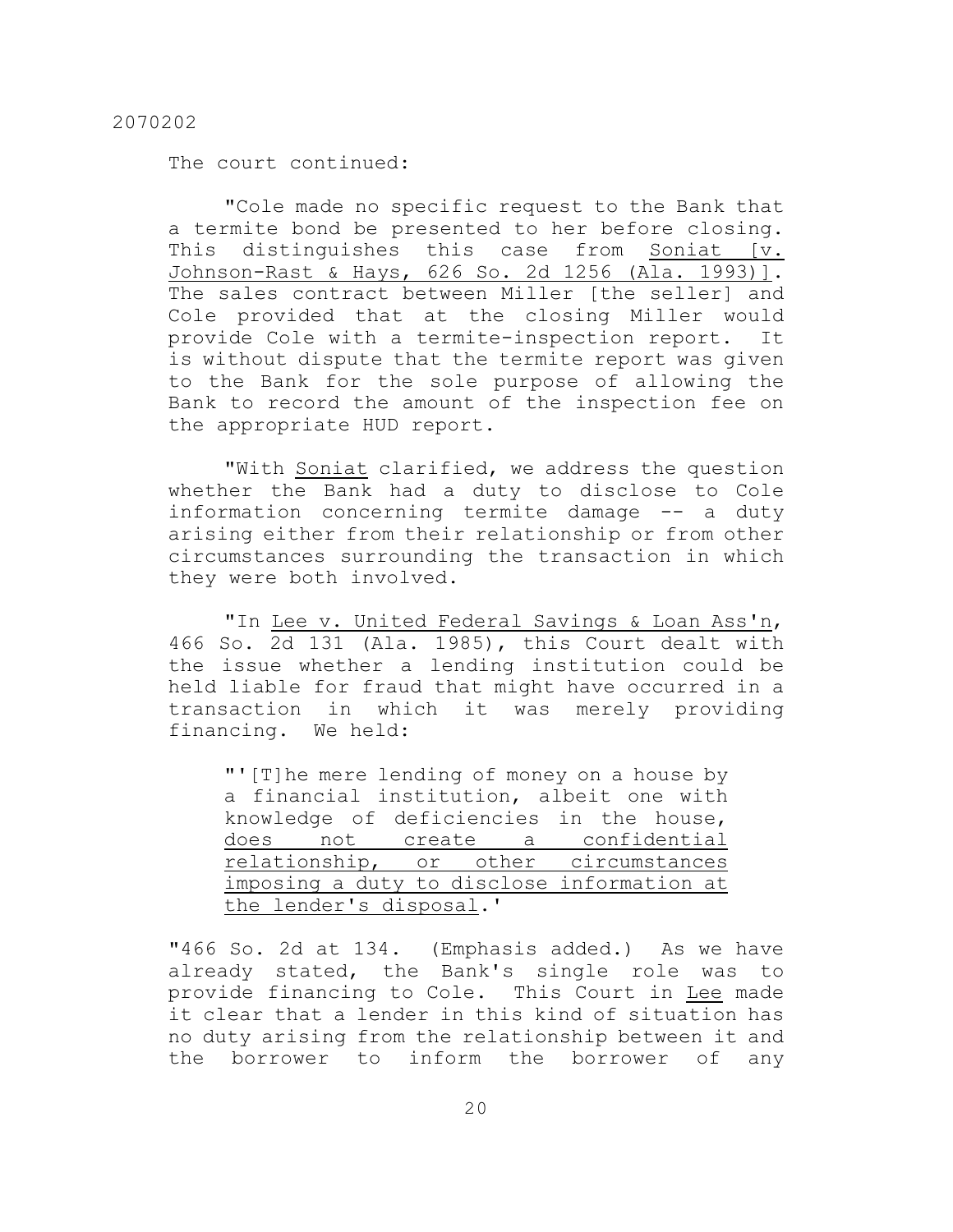deficiencies in the house she is purchasing, including deficiencies related to termite damage.

"However, the Bank could still be liable to Cole if the situation between them is similar to the one in Soniat -- i.e., if Cole made a specific request of the Bank for information about the possibility of termite damage. See Ex parte Ford Motor Credit Co., 717 So. 2d at 786; Gewin v. TCF Asset Mgmt. Corp., 668 So. 2d 523 (Ala. 1995); Altmayer v. City of Daphne, 613 So. 2d 366 (Ala. 1993); Bama Budweiser of Montgomery, Inc. v. Anheuser-Busch, Inc., 611 So. 2d 238 (Ala. 1992). This case is unlike Soniat, where the particular facts indicated that the buyer had asked for the relevant information, and a duty to disclose had thus arisen. In this present case, no evidence before the trial court suggested that a separate duty on the part of the Bank had arisen. While Cole did, through the purchase agreement, make inquiry of Miller (the seller) concerning termite damage, she made no request of the Bank concerning termite damage, either in the purchase agreement, orally, or otherwise. Therefore, no duty on the part of the Bank to disclose could have arisen."

783 So. 2d at 28-29. The supreme court thus concluded that, without an inquiry from the purchaser as to the specific deficiency in issue, the bank had no duty to disclose information about the deficiencies in the house or the property made the subject of the loan. The court further concluded that, despite the fact that the bank had undertaken to finance the property for its customer, none of the circumstances presented in that case warranted the imposition of a duty on the bank to disclose.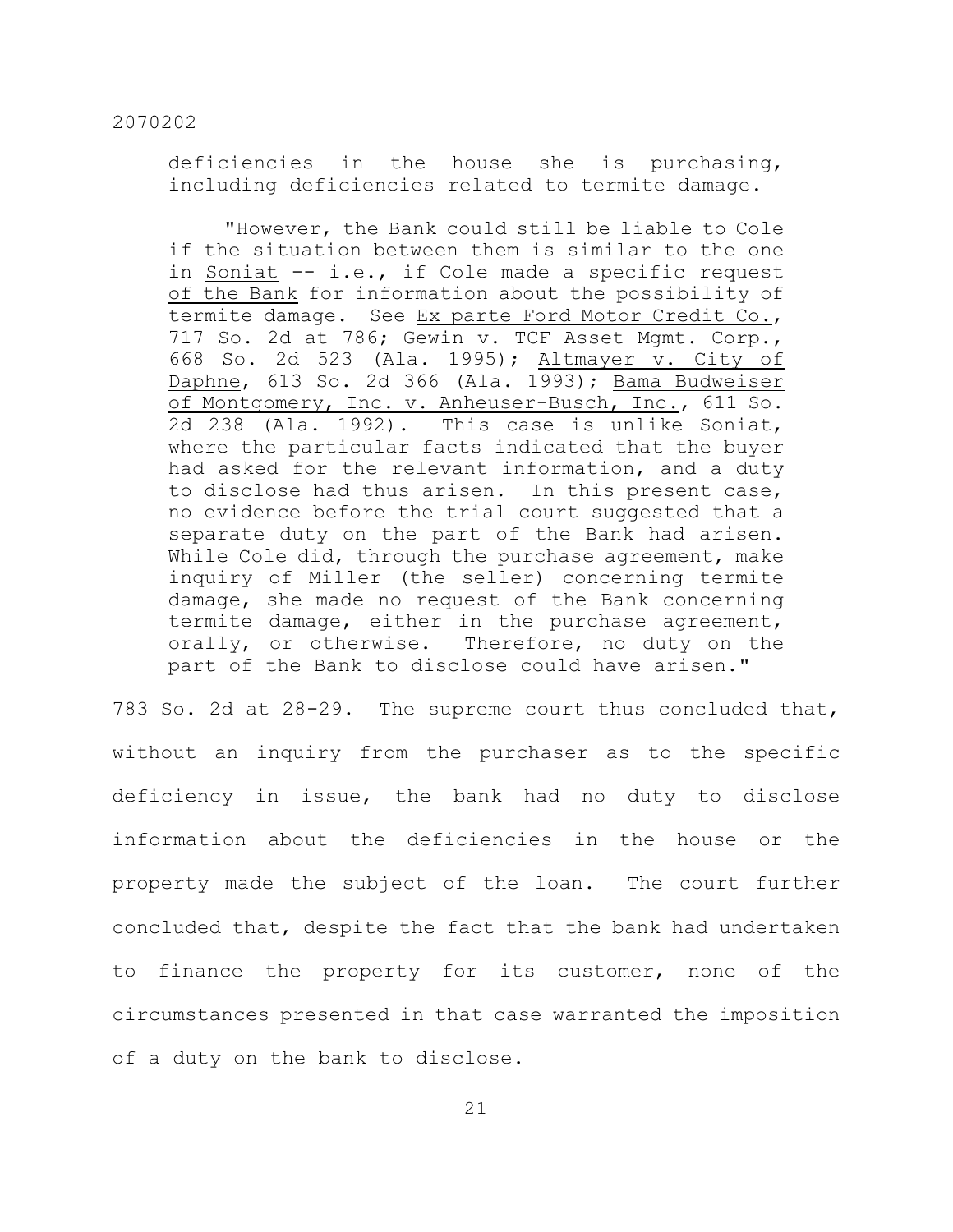Applying the rationale of Ex parte Farmers Exchange Bank, supra, to this case, we conclude that Regions Bank and Barnett had no duty to disclose Ray Bonner Home Builders' lack of a home builder's license to the Swanns. We first note that no contractual relationship existed between Regions Bank or Barnett and the Swanns; thus, Regions Bank and Barnett had no contractually imposed duty to disclose.

Additionally, there is no allegation that Roger or Janice ever directly asked Barnett or anyone else affiliated with Regions Bank whether Ray Bonner Home Builders was a licensed home builder. Janice testified at her deposition that she had never met and had never had a "real" conversation with Barnett; there is also no allegation that Janice ever met or discussed Ray Bonner Home Builders with anyone else from Regions Bank.

Unfortunately, Roger died before his testimony could be preserved under oath, see Rule 804, Ala. R. Evid. (specifying limited exceptions to Alabama's evidentiary prohibition against hearsay, none of which would allow admission of Janice's recollection of Roger's statements regarding his conversations with Barnett). Barnett testified that she did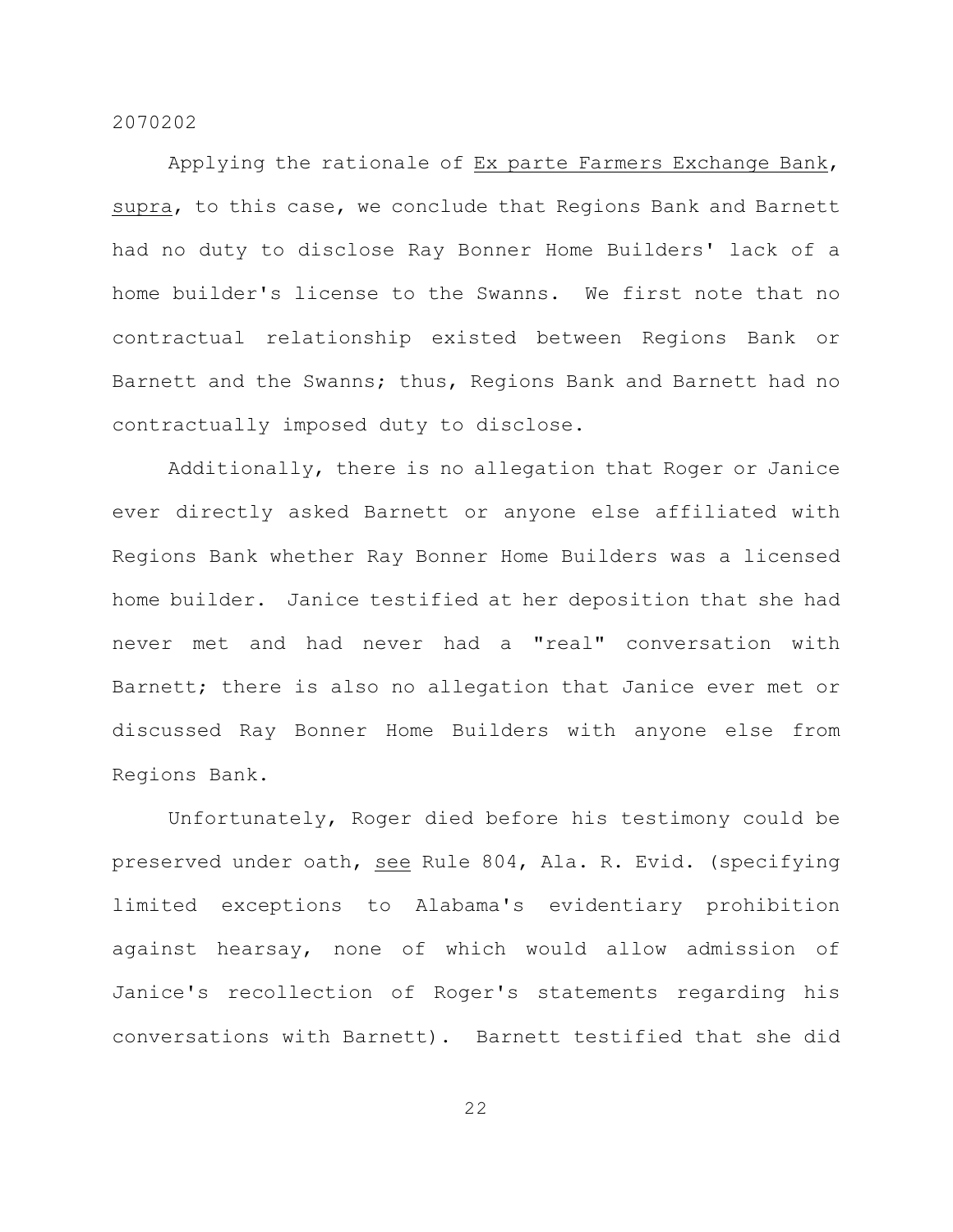not recall having ever met Roger. We, therefore, find no admissible evidence in the record to indicate that the Swanns ever asked Regions Bank or any of its agents or representatives whether Ray Bonner Home Builders was a licensed home builder. $5$  Thus, a duty to disclose did not exist by virtue of a direct inquiry.

Further, as was the case in Ex parte Farmers Exchange Bank, supra, and Lee v. United Federal Savings & Loan Ass'n, 466 So. 2d 131 (Ala. 1985), we find no fiduciary or confidential relationship or any other special circumstances to exist between Regions Bank or Barnett and the Swanns that might have given rise to a duty to disclose. See Ex parte Farmers Exch. Bank, 783 So. 2d at 29 (quoting Lee v. United Fed. Savings & Loan Ass'n, 466 So. 2d at 134) ("'[T]he mere lending of money on a house by a financial institution, albeit one with knowledge of deficiencies in the house, does not create a confidential relationship, or other circumstances imposing a duty to disclose information at the lender's disposal.'"). "Courts have traditionally viewed the

<sup>5</sup>Based on the issues presented to this court on appeal, it appears that Janice has abandoned her claim of a direct misrepresentation by Barnett.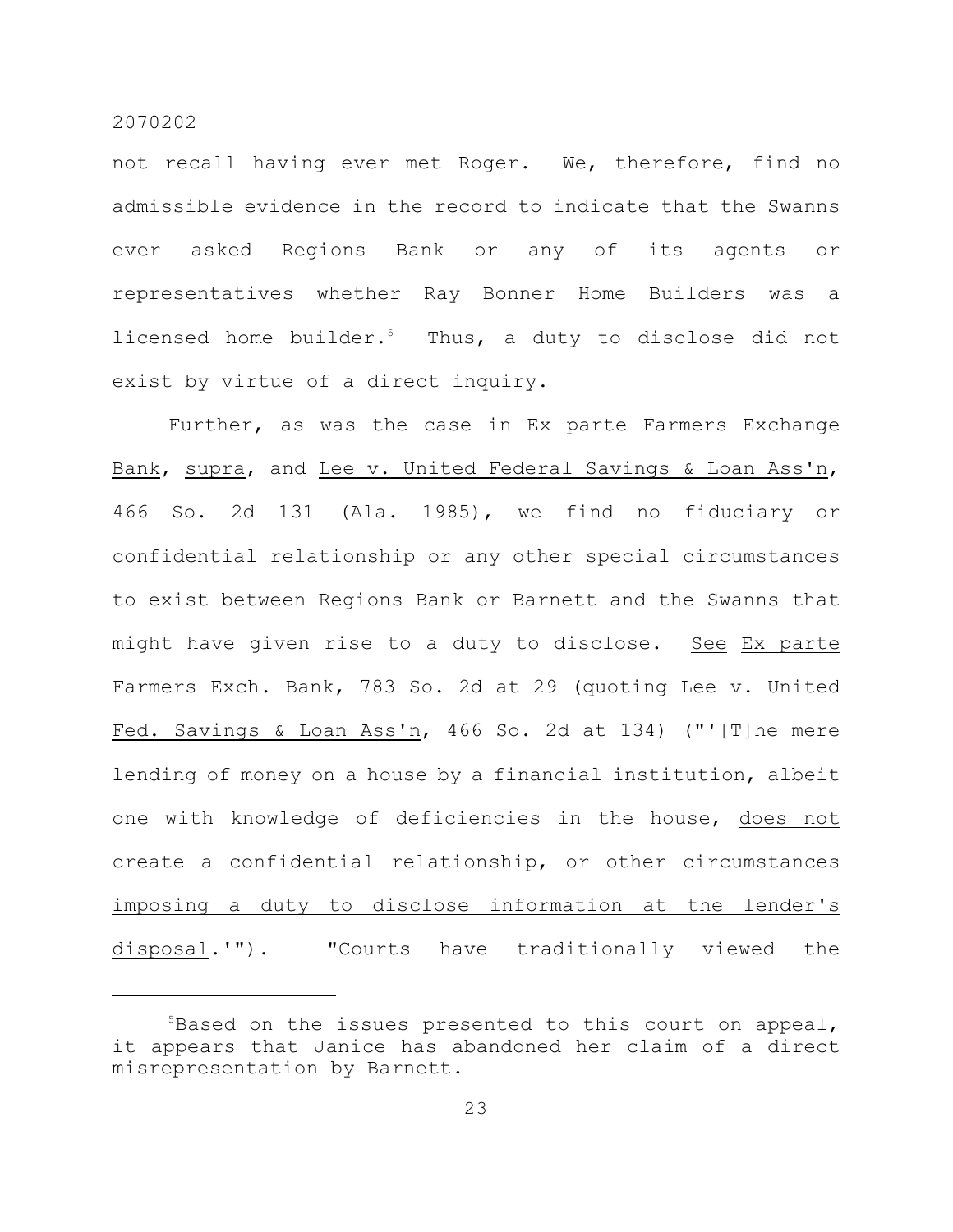relationship between a bank and its customer as a creditor-debtor relationship which does not impose a fiduciary duty of disclosure on the bank." Baylor v. Jordan, 445 So. 2d 254, 256 (Ala. 1984). See also K & C Dev. Corp. v. AmSouth Bank, N.A., 597 So. 2d 671 (Ala. 1992), and McIntyre Elec. Serv., Inc. v. SouthTrust Bank, 495 So. 2d 1043 (Ala. 1986). Thus, even if the Swanns had been customers of Regions Bank and had been parties to the construction-loan agreement between Regions Bank and Ray Bonner Home Builders, which they were not, no fiduciary relationship would have arisen as a result.

Janice briefly asserts that she and Roger were thirdparty beneficiaries of the construction loan made by Regions Bank to Ray Bonner Home Builders and that a duty to disclose could have arisen by virtue of that relationship. We disagree.

"'[I]t has long been the rule in Alabama that one who seeks recovery as a third-party beneficiary of a contract must establish that the contract was intended for his direct, as opposed to his incidental, benefit.' Mills v. Welk, 470 So. 2d 1226, 1228 (Ala. 1985). 'To recover under a thirdparty beneficiary theory, the complainant must show: 1) that the contracting parties intended, at the time the contract was created, to bestow a direct benefit upon a third party; 2) that the complainant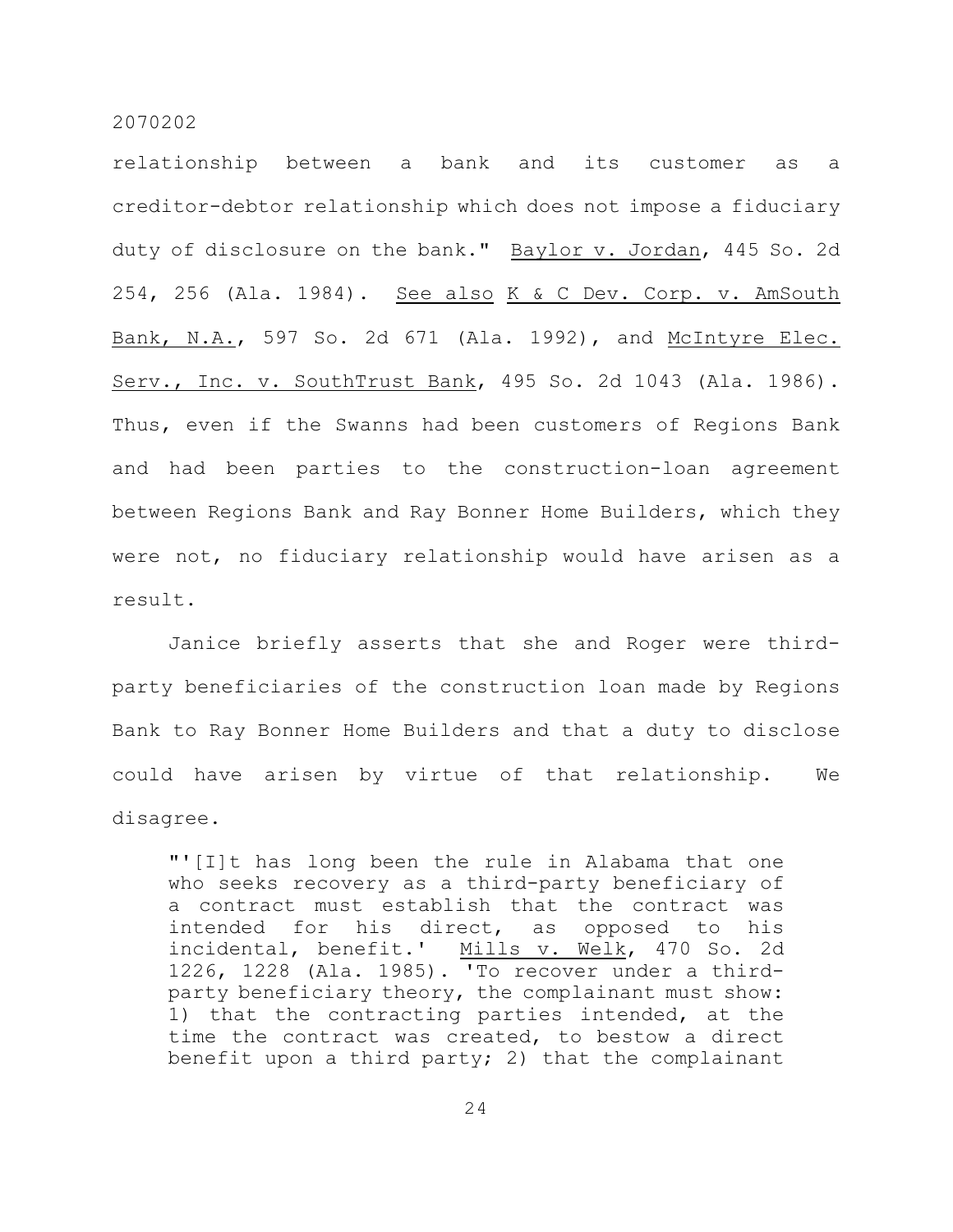was the intended beneficiary of the contract; and 3) that the contract was breached.' Sheetz, Aiken  $\&$ Aiken, Inc. v. Spann, Hall, Ritchie, Inc., 512 So. 2d 99, 101-02 (Ala. 1987)."

McGowan v. Chrysler Corp., 631 So. 2d 842, 848 (Ala. 1993). We find no evidence indicating that Regions Bank intended to bestow a direct, as opposed to an incidental, benefit on the Swanns at the time the construction loan to Ray Bonner Home Builders was made.

Janice also points this court to the case of Richfield Bank & Trust Co. v. Sjogren, 309 Minn. 362, 244 N.W.2d 648 (Minn. 1976), in support of her claim that Regions Bank and Barnett had a duty to disclose based on special circumstances that she alleged are present in this transaction. However, that case is inapposite, and we decline to apply its holding in this case. In Richfield Bank, the Sjogrens obtained a business loan from the Richfield Bank for the purpose of purchasing 50 air-purification units from National Pollution Eliminators, Inc. 309 Minn. at 364, 244 N.W.2d at 649. The Sjogrens dealt with one individual, Michael Thompson, at the bank; National Pollution Eliminators had referred the Sjogrens to Thompson for the loan. 309 Minn. at 363, 244 N.W.2d at 649. In order to secure the loan, the Sjogrens were required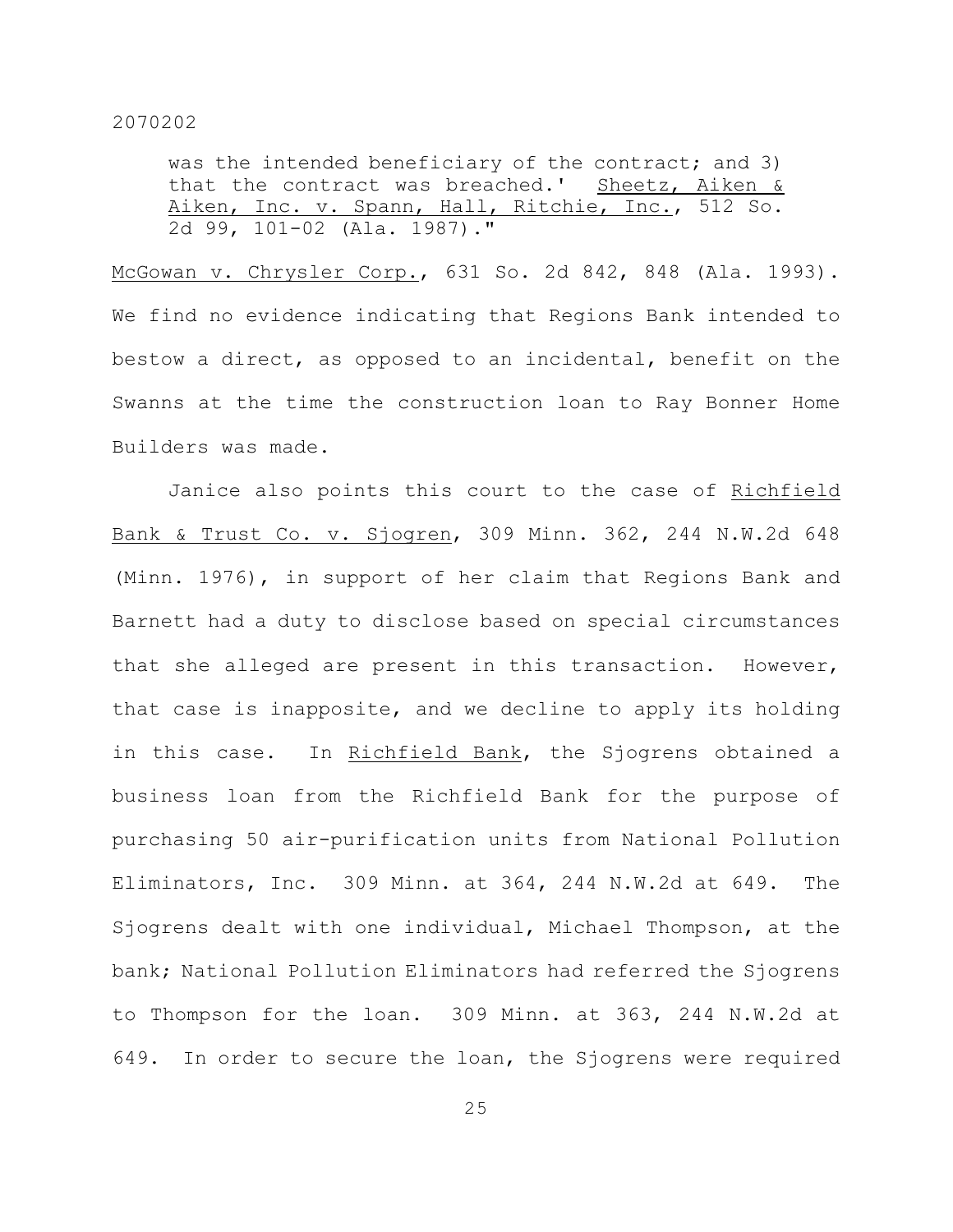to sign a note and to convey a security interest in some real estate and in the 50 air-purification units. 309 Minn. at 364, 244 N.W.2d at 649.

The Sjogrens subsequently learned that National Pollution Eliminators was financially insolvent, that National Pollution Eliminators would not have 50 air-purification units available, and that Thompson was personally involved in the day-to-day dealings of National Pollution Eliminators. 309 Minn. at 364-65, 244 N.W.2d at 649-50. In fact, the Sjogrens met with Thompson and Thompson stated that, at the time the bank had closed the Sjogrens' loan, Thompson had known that National Pollution Eliminators would not be able to provide the 50 air-purification units to the Sjogrens. Id. National Pollution Eliminators went out of business shortly thereafter. 309 Minn. at 364 n.1, 244 N.W.2d at 649 n.1.

The bank sued to collect on the note, and the Sjogrens argued that the bank had fraudulently induced them to enter into the transaction. 309 Minn. at 363, 244 N.W.2d at 649. The jury returned a verdict in favor of the Sjogrens, and the bank appealed. Id. On appeal, the Supreme Court of Minnesota affirmed the judgment entered on the jury's verdict in favor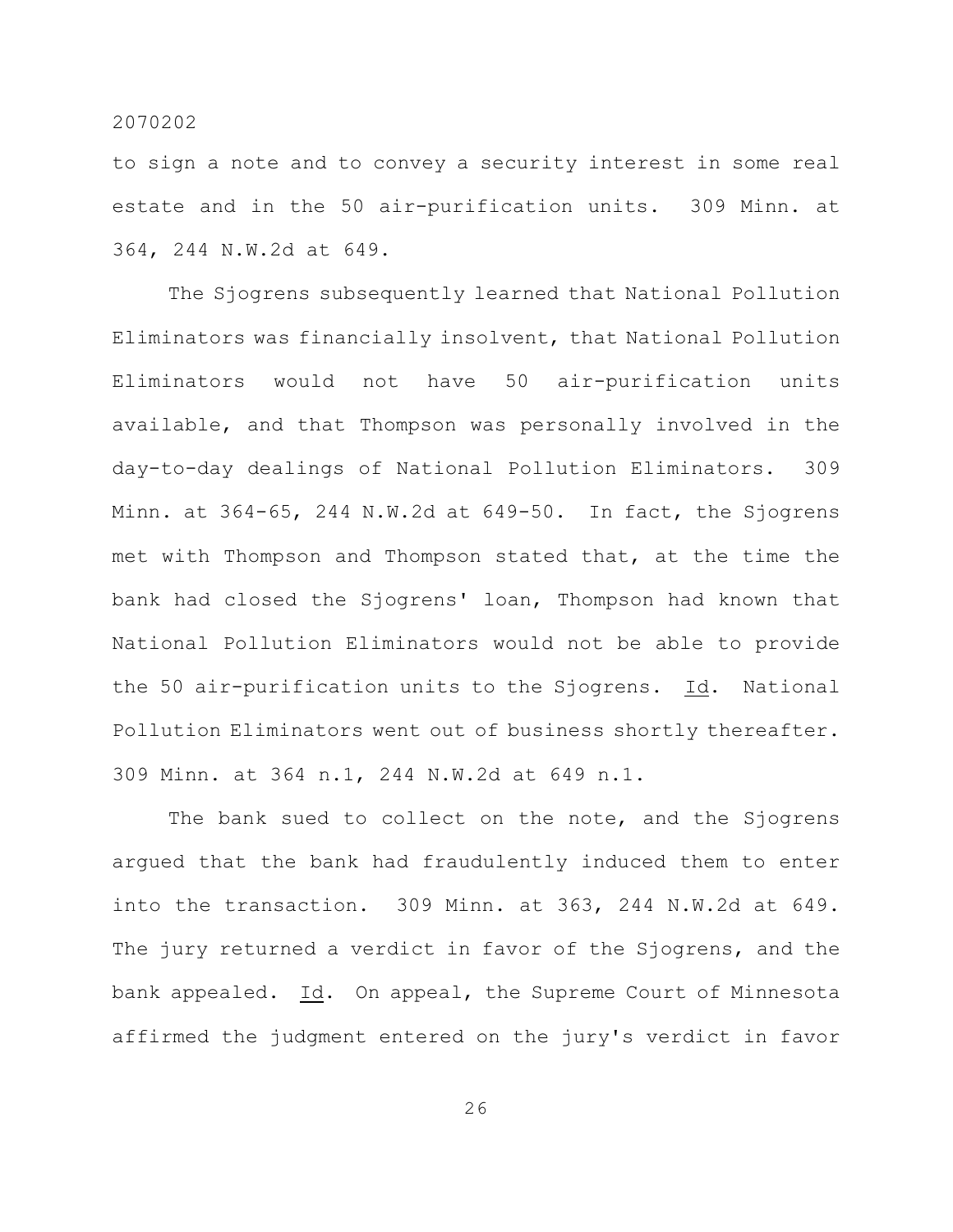of the Sjogrens. Id. The court concluded that, under the "unique and narrow 'special circumstances' of this case," the bank, through Thompson, its agent, had actual knowledge of fraudulent activities on the part of its depositor, National Pollution Eliminators, and that it had an affirmative duty to disclose those facts to the Sjogrens before it engaged in making a loan to them that furthered another customer's fraud. 309 Minn. at 369, 244 N.W. 2d at 652.

The facts and allegations presented in this case do not rise to the level of those presented in Richfield Bank, supra. First and most significantly, unlike in Richfield Bank, Regions Bank was not involved with two of its customers; Regions Bank did not make a loan to the Swanns. Therefore, Regions Bank and Barnett had no duty to disclose to the Swanns. Second, Janice has presented no evidence indicating that Barnett or Regions Bank had actual knowledge of fraudulent activities of the type at issue in Richfield Bank. Third, Janice has presented no evidence indicating that Barnett was involved in the day-to-day affairs of Ray Bonner Home Builders or in any of the affairs of Ray Bonner Home Builders other than its banking matters. Therefore, the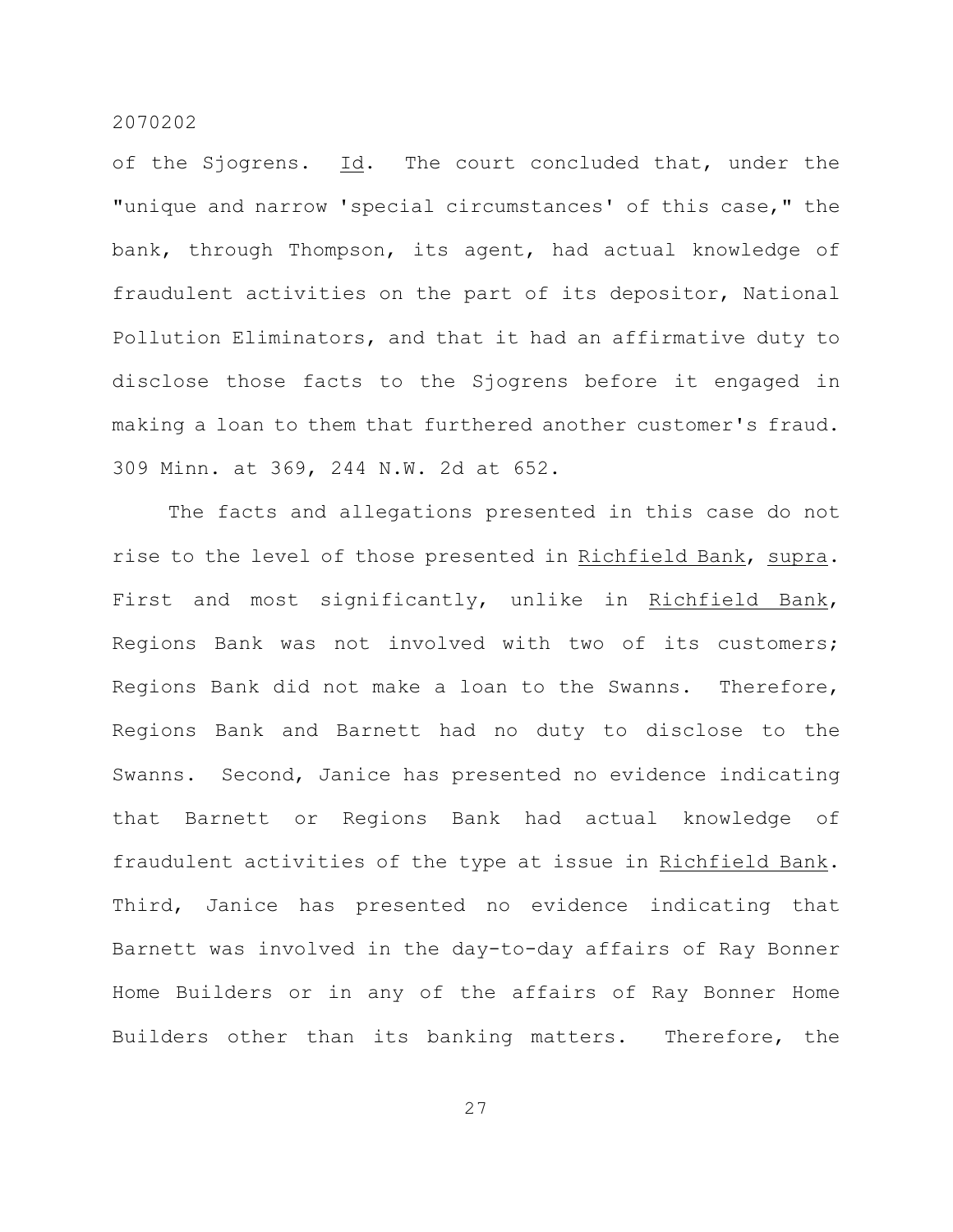rationale and reasoning of Richfield Bank is inapplicable to this case.

We also decline to recognize a duty to disclose owed by Regions Bank or Barnett by virtue of the public policy that underlies the Alabama Home Builders Licensure Act. Nothing in the act can be construed as creating a private right of action against a lending entity for its failure to notify a third party that it has contracted with an unlicensed builder. Likewise, nothing in the act forbids a lender from entering into a loan agreement with an unlicensed builder. The act imposes a duty to obtain a license on the builder, not a duty of oversight on the part of financing institutions. See 34- 14A-1 et seq., Ala. Code 1975. Had the legislature intended the act to create liability in such a manner, it could have so indicated. We also find no authority for such a result in the prior cases of this state. For the foregoing reasons, we conclude that Regions Bank and Barnett had no duty to disclose to the Swanns that Ray Bonner Home Builders was an unlicensed home builder.

Janice also asserts that Barnett's alleged recommendation to the Swanns of Ray Bonner Home Builders as a builder with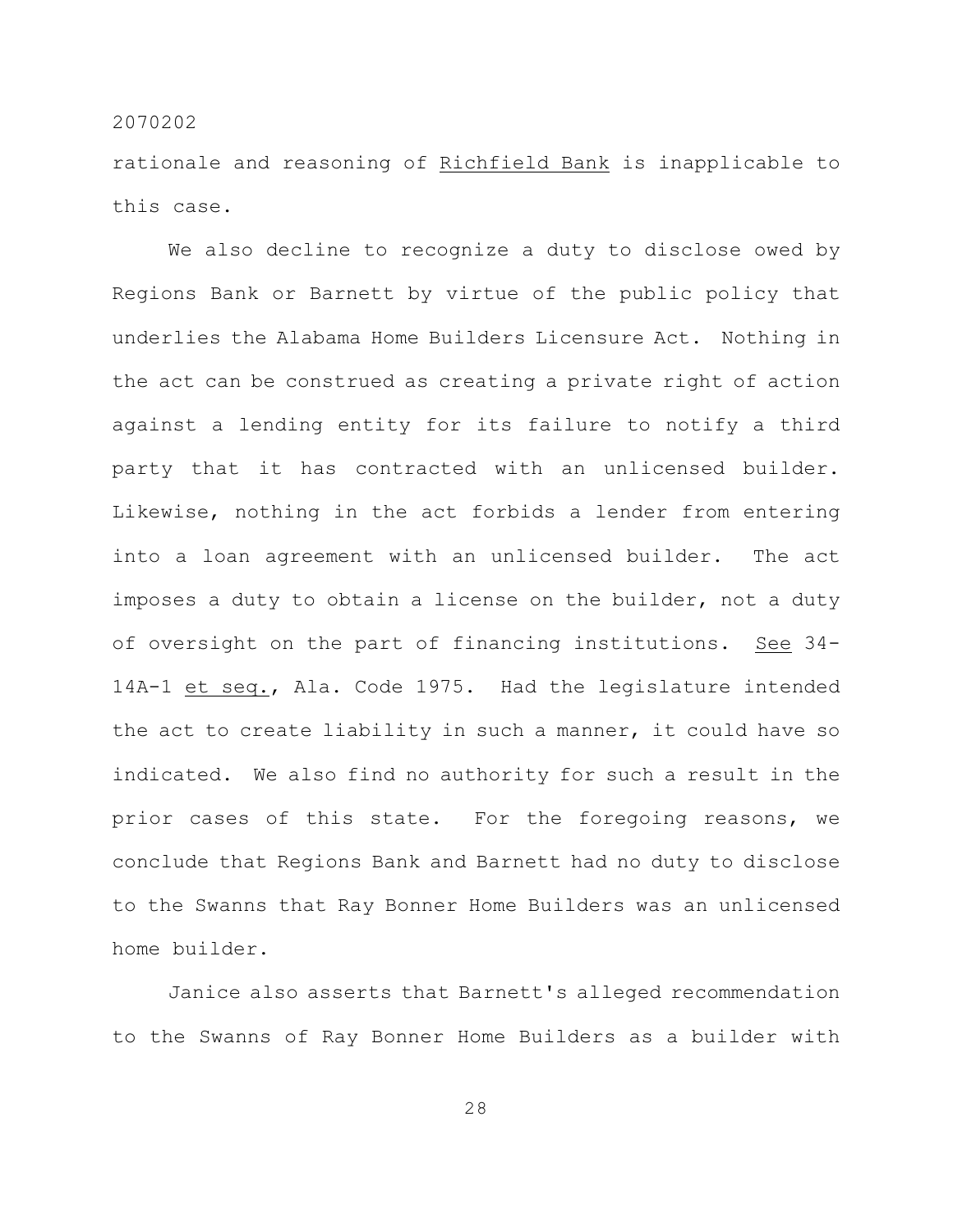whom Regions Bank did a lot of business and as a reputable builder created a fiduciary duty on the part of Regions Bank. Because a duty to disclose or a fiduciary duty may arise from a confidential relationship or from the particular circumstances of the case, we examine this allegation to determine if it could give rise to a potential duty to disclose or a heightened responsibility on the part of Regions Bank and Barnett.<sup>6</sup>

A "confidential relationship," which may give rise to a duty to disclose, has been defined as

"'[a] relationship in which] one person occupies toward another such a position of adviser or counselor as reasonably to inspire confidence that he will act in good faith for the other's interests, or when one person has gained the confidence of another and purports to act or advise with the other's interest in mind; where trust and confidence are reposed by one person in another who, as a result, gains an influence or superiority over the other; and it appears when the circumstances make it certain the parties do not deal on equal terms, but, on the one side, there is an overmastering influence, or, on the other, weakness, dependence, or trust, justifiably reposed; in both an unfair advantage is possible. It arises in cases in which

 $6$ Although Janice presents her breach-of-fiduciary-duty claim as a separate issue, it is dependent upon a duty to disclose, as is her fraudulent-suppression claim. We, therefore, analyze that issue under the same heading as the fraudulent-suppression claim.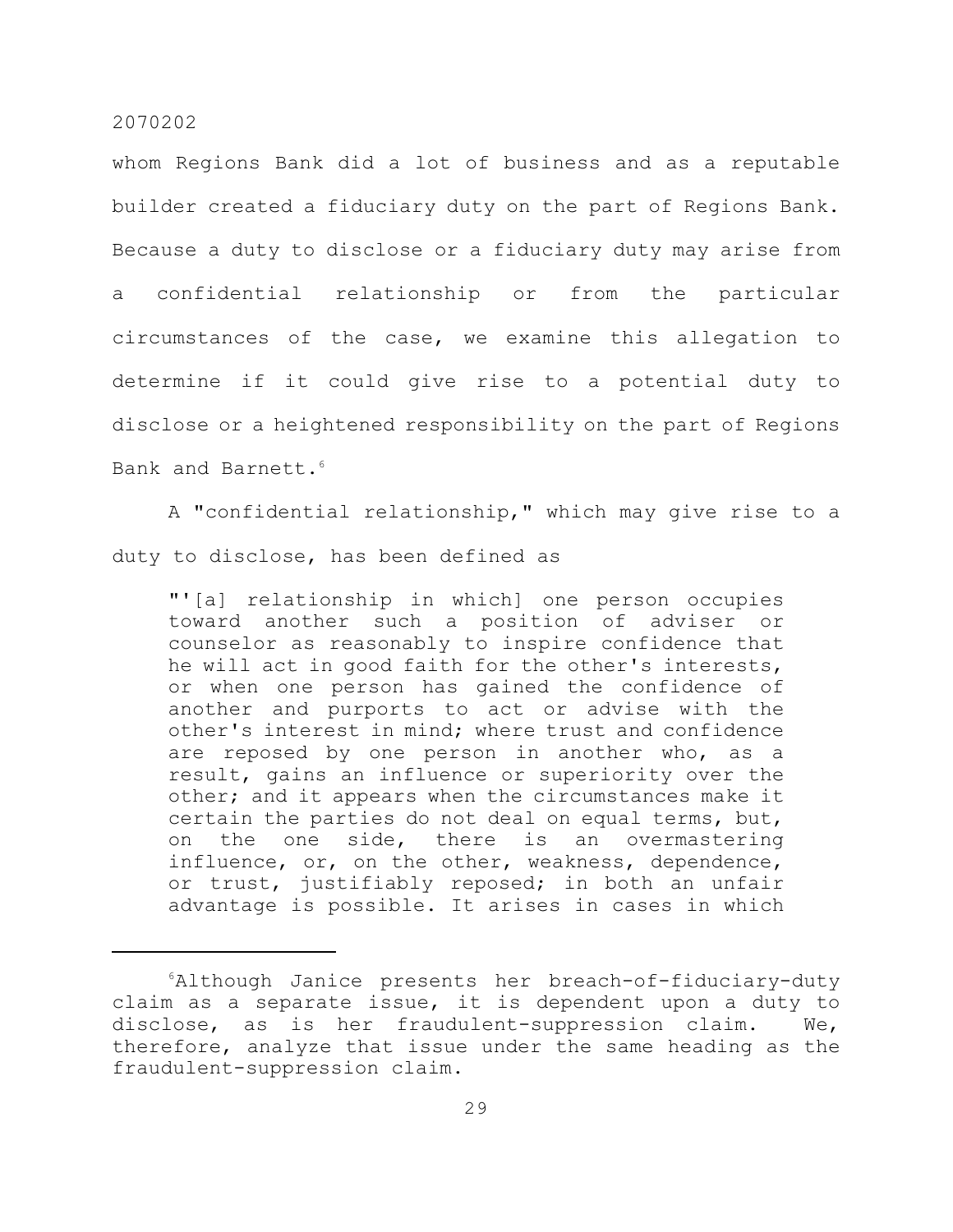confidence is reposed and accepted, or influence acquired, and in all the variety of relations in which dominion may be exercised by one person over another.'"

Holdbrooks v. Central Bank of Alabama, N.A., 435 So. 2d 1250, 1252 (Ala. 1983) (quoting 15A C.J.S. Confidential (1967)); see also Bank of Red Bay v. King, 482 So. 2d 274, 285 (Ala. 1985) ("While the relationship between a bank and its customer has been traditionally viewed by courts as a creditor-debtor relationship which does not impose a fiduciary duty of disclosure on the bank, a fiduciary duty may, nevertheless arise when the customer reposes trust in a bank and relies on the bank for financial advice, or in other special circumstances.").

A fiduciary relationship is defined as

"[a] relationship in which one person is under a duty to act for the benefit of another on matters within the scope of the relationship. ... Fiduciary relationships usu. arise in one of four situations: (1) when one person places trust in the faithful integrity of another, who as a result gains superiority or influence over the first, (2) when one person assumes control and responsibility over another, (3) when one person has a duty to act for or give advice to another on matters falling within the scope of the relationship, or (4) when there is a specific relationship that has traditionally been recognized as involving fiduciary duties, as with a lawyer and a client or a stockbroker and a customer."

Black's Law Dictionary 1315 (8th ed. 2004).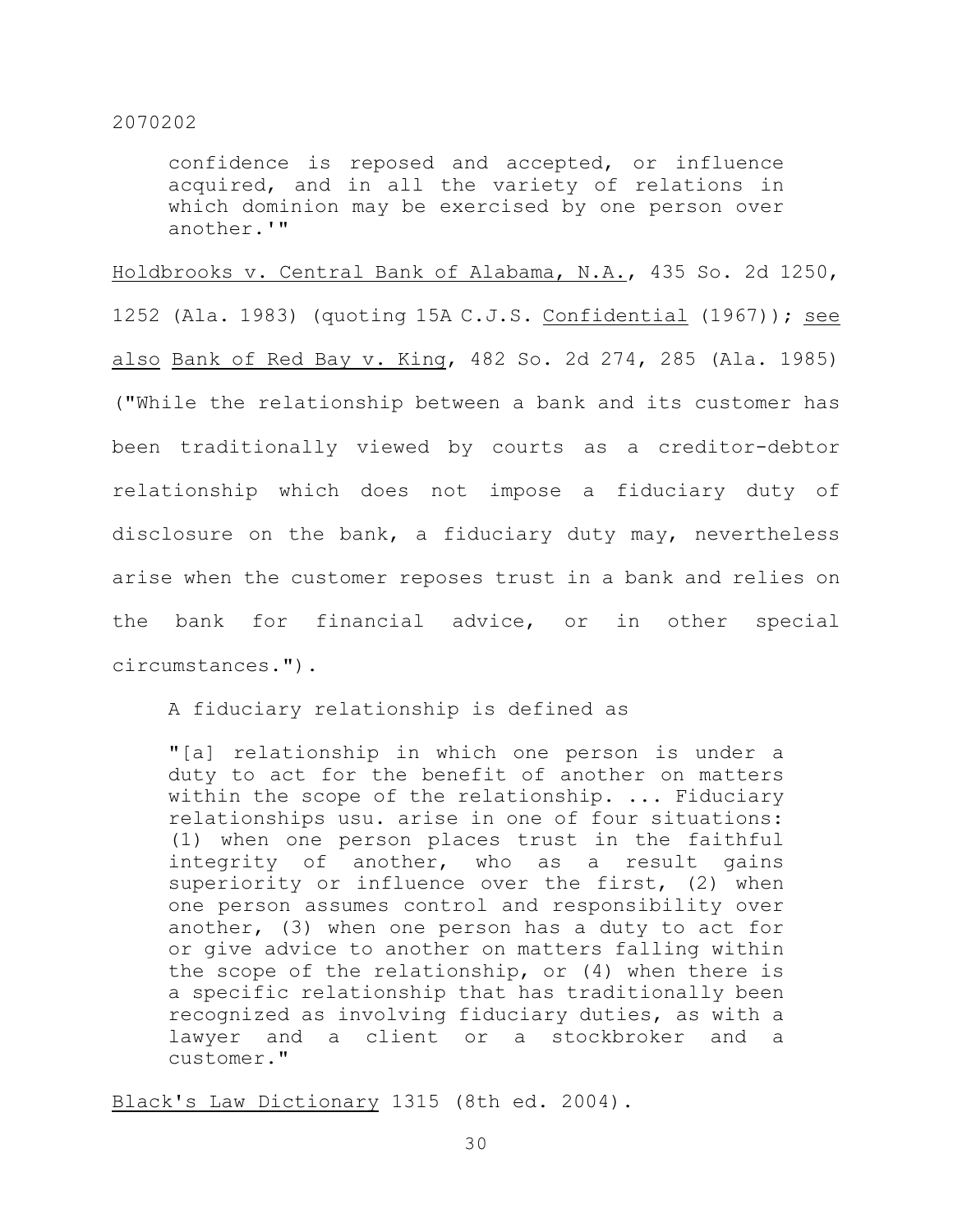However, the circumstances of this case do not give rise to a confidential relationship between Regions Bank or Barnett and the Swanns, and none of the categories of fiduciary relationships identified in Black's Law Dictionary are applicable. Assuming that Barnett "recommended" Ray Bonner Home Builders to Roger as someone with whom Regions Bank did a lot of business and as a reputable builder, and assuming that Janice's testimony on that point was admissible, Janice's affidavit testimony establishes that the Swanns did not rely on that alleged recommendation.

In her affidavit submitted in opposition to the summaryjudgment motion filed by Regions Bank and Barnett, Janice asserted that, after Roger met with Barnett, the Swanns searched out previous customers and previous work of Ray Bonner Home Builders before deciding to hire Ray Bonner Home Builders as their contractor. Only after conducting their investigation and deciding that "everything seemed to check out," did the Swanns execute the construction contract with Ray Bonner Home Builders.

Thus, the evidence establishes, at most, that Roger met one time with Barnett; the stated purpose of that meeting was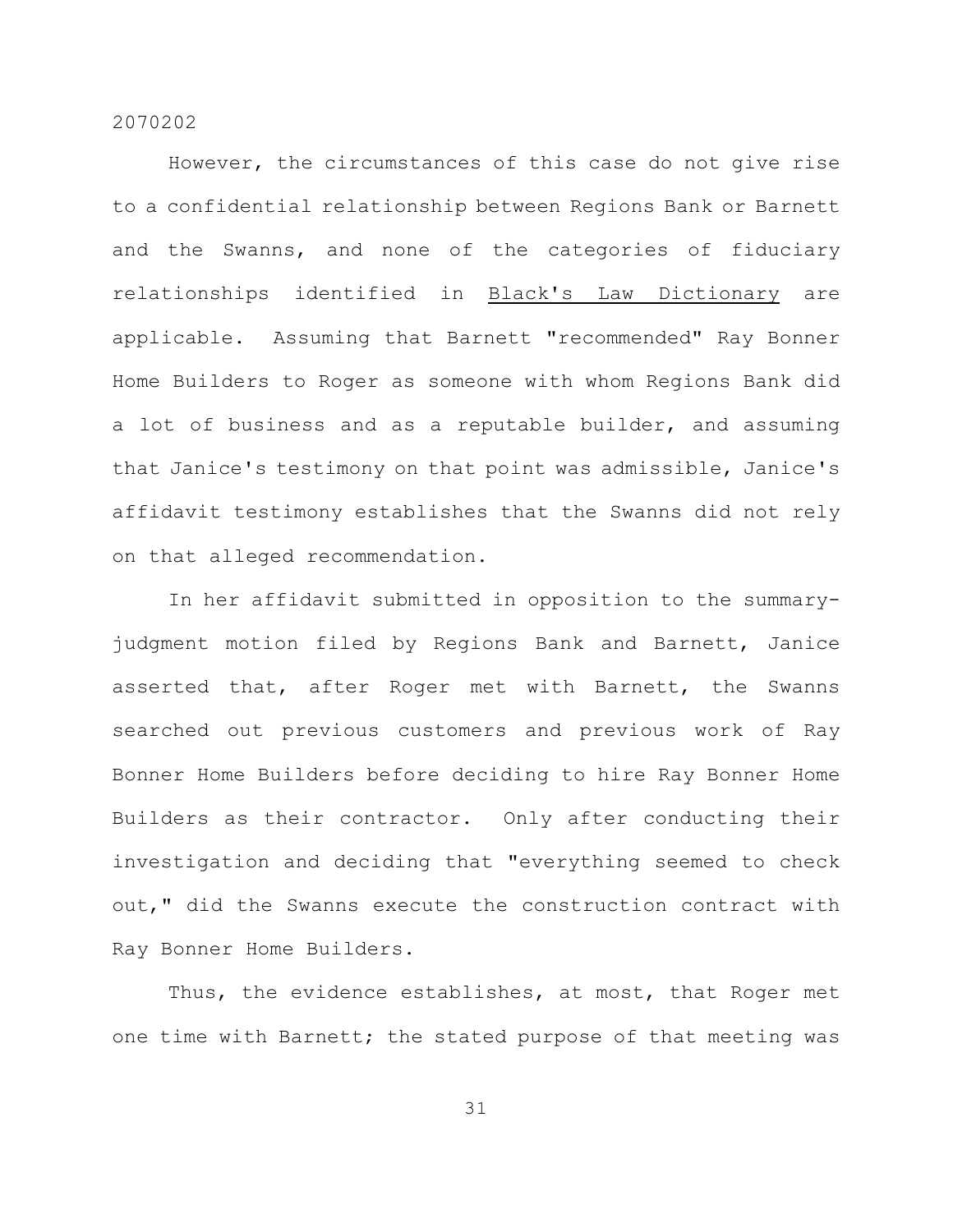to inquire about the possibility of obtaining a construction loan. Even if Barnett referred Roger to Ray Bonner Home Builders during that meeting, Roger did not repose his trust and confidence in Barnett's alleged advice. Janice could not have reposed any trust in Barnett because Janice had never met or talked to Barnett. Accordingly, no fiduciary or confidential relationship existed between Regions Bank or Barnett and the Swanns, and no duty to disclose arose as a result. Without the existence of a fiduciary duty or relationship, Janice's breach-of-a-fiduciary-duty claim fails as a matter of law.

For the above-stated reasons, we conclude that Regions Bank and Barnett had no duty to disclose to the Swanns and that no fiduciary relationship existed between Regions Bank or Barnett and the Swanns. We affirm the summary judgment in favor of Regions Bank and Barnett as to the fraudulentsuppression and breach-of-fiduciary-duty claims.

#### The Conspiracy Claim

Janice next asserts that Regions Bank, acting through Barnett, "orchestrated" the loan closing and, thus, "directed" the Swanns to convey their property to Ray Bonner Home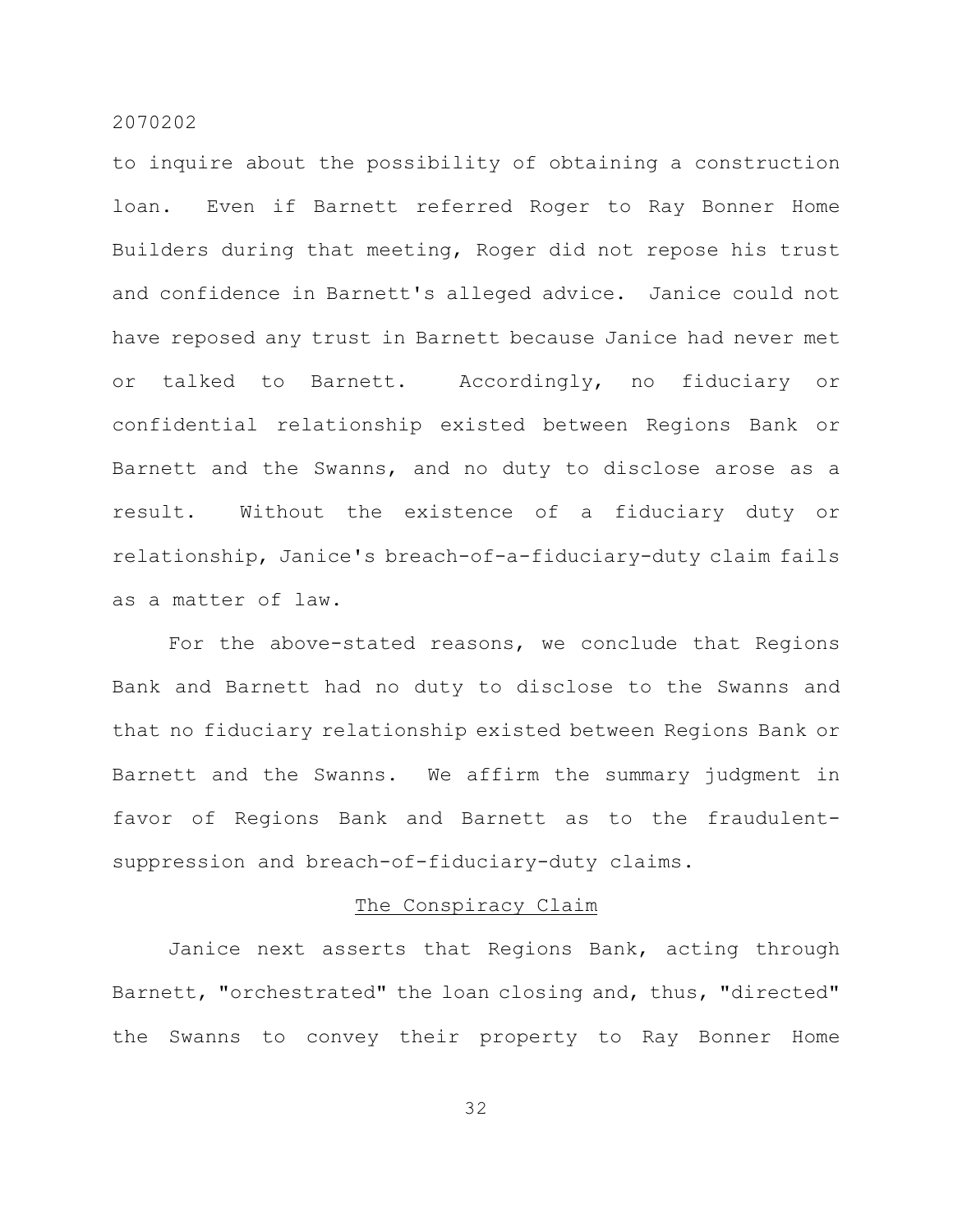Builders. As a result, Janice asserts that Regions Bank and Barnett are liable for a conspiracy to deprive the Swanns of the protections of the Alabama Home Builders Licensure Act.

Although the errors in this argument are numerous, we need not address them other than to point out that, as a result of our analysis above, all remaining claims in this case have been dismissed. We have herein affirmed the summary judgment entered in favor of Regions Bank and Barnett as to the claims of fraudulent suppression and breach of fiduciary duty. Additionally, Janice voluntarily dismissed all claims asserted against the remaining defendants. Thus, the only remaining claim to be addressed is the claim of a civil conspiracy asserted against Regions Bank and Barnett.

"Civil conspiracy is a combination of two or more persons to accomplish an unlawful end or to accomplish a lawful end by unlawful means." Keith v. Witt Auto Sales, Inc., 578 So. 2d 1269, 1274 (Ala. 1991) (citing Eidson v. Odin Corp., 527 So. 2d 1283 (Ala. 1988)). "The gist of an action alleging civil conspiracy is not the conspiracy itself, but rather, the wrong committed." 578 So. 2d at 1274 (citing Sadie v. Martin, 468 So. 2d 162 (Ala. 1985)). For that reason, "[a] civil